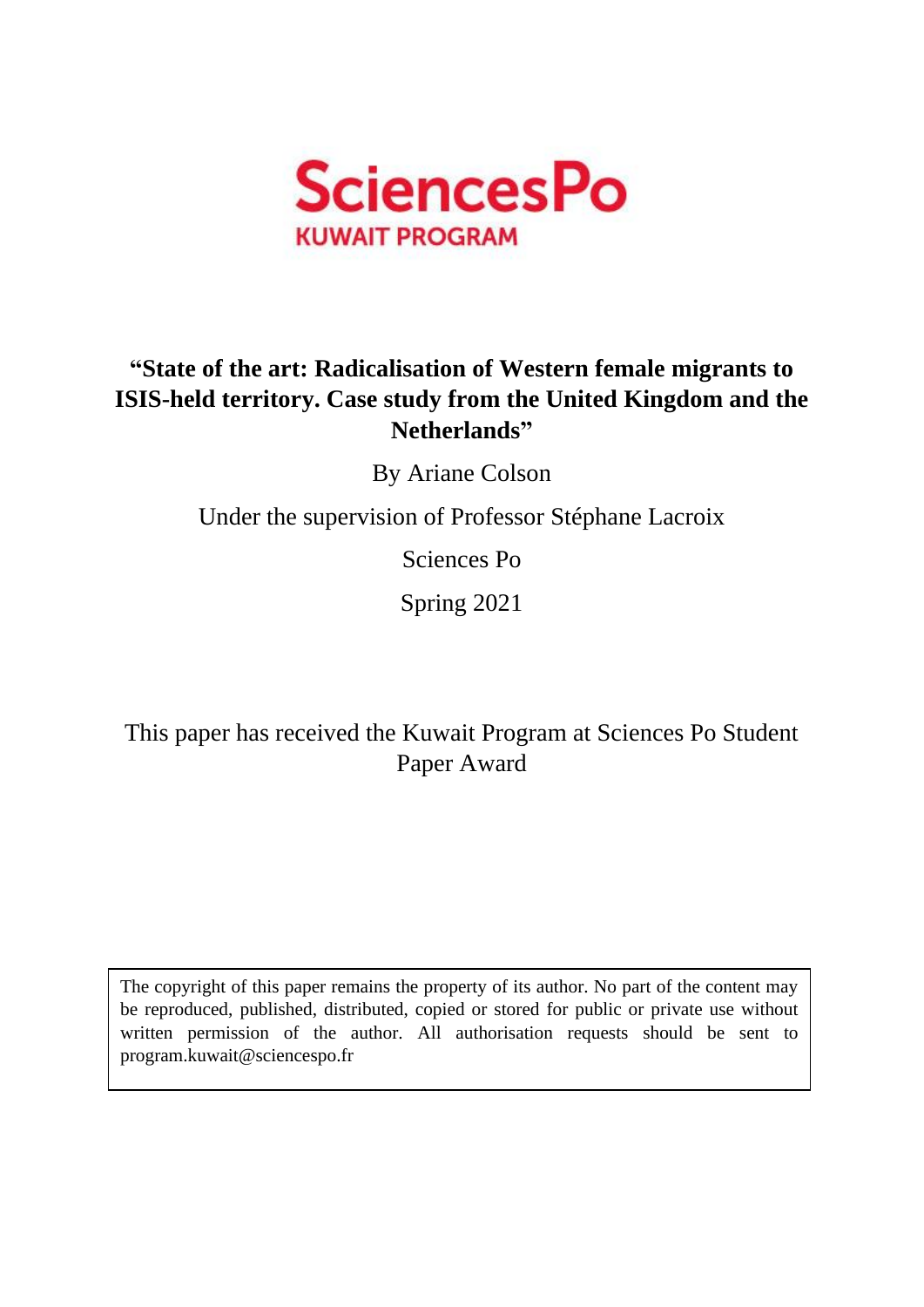## Content

*Number of words: 4912*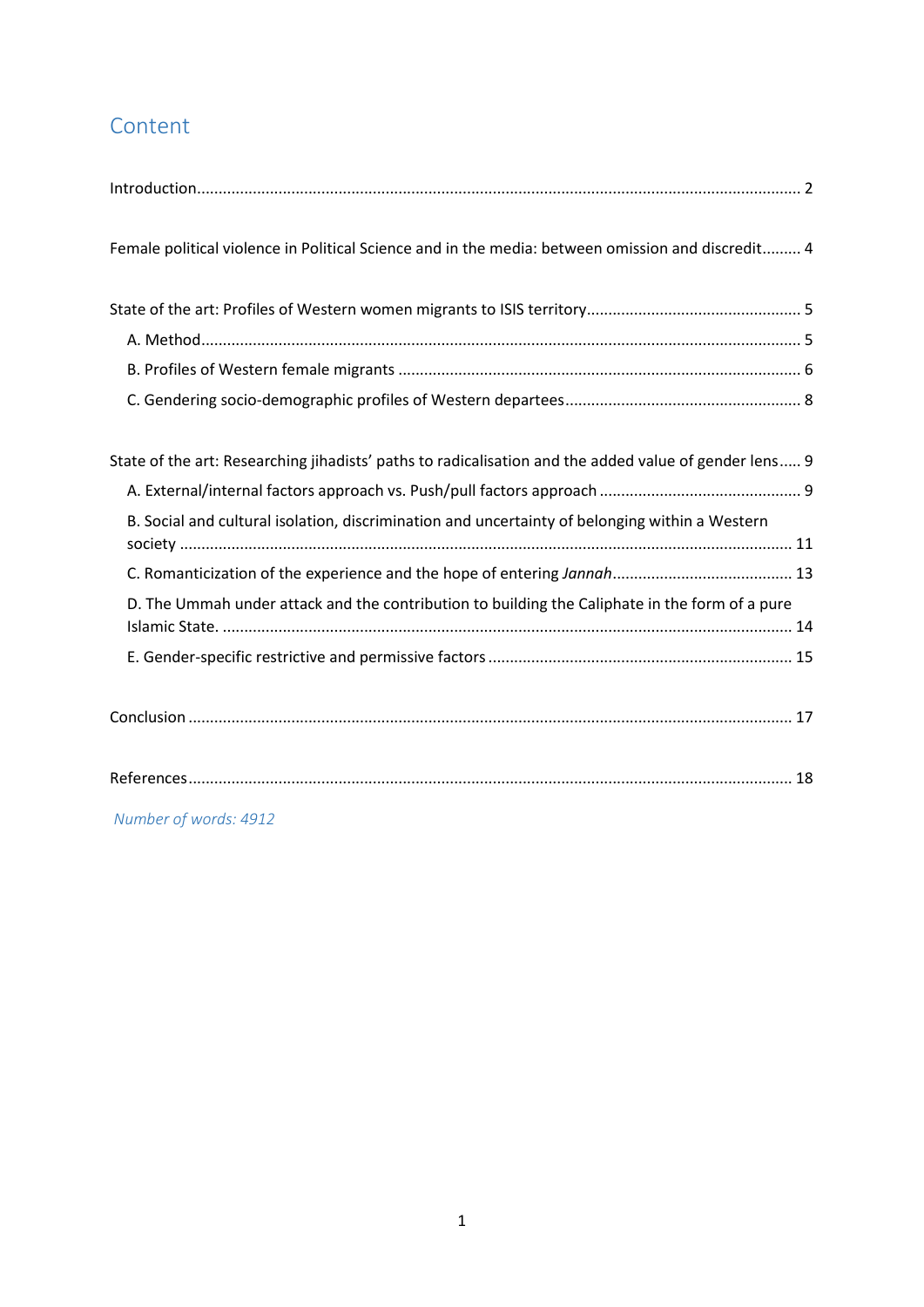### <span id="page-2-0"></span>Introduction

According to Europol's estimates (2017), about 5.000 individuals from the European Union (EU) travelled to Syria and Iraq.<sup>1</sup> Among them, the International Centre for Counter Terrorism (ICCT) indicates that 17% are believed to be women. This figure slightly rises to 18% according to the Soufan Group.<sup>2</sup> A study published in 2016 by the Institute for Strategic Dialogue (ISD) states that around 550 Western women were in Islamic State in Iraq and Syria (ISIS)-controlled territory back then.<sup>3</sup> The table below provides a more precise repartition of Western female migrants depending on EU depart country:

| Box 1: Western women in IS-controlled areas<br>The following numbers are estimates based on different reports of different dates. The numbers refer to<br>Western women residing in IS-controlled areas. Based on these reports we estimate that the number of Western<br>women in IS-controlled areas is at least a few hundred. |                     |  |
|-----------------------------------------------------------------------------------------------------------------------------------------------------------------------------------------------------------------------------------------------------------------------------------------------------------------------------------|---------------------|--|
| Total number of Western women                                                                                                                                                                                                                                                                                                     | $550^{23}$          |  |
| German women                                                                                                                                                                                                                                                                                                                      | $70^{24}$           |  |
| of which are German women under 25                                                                                                                                                                                                                                                                                                | $28^{25}$           |  |
| of which are German schoolgirls                                                                                                                                                                                                                                                                                                   | $q^{26}$            |  |
| French women                                                                                                                                                                                                                                                                                                                      | $63^{27} - 70^{28}$ |  |
| <b>British women</b>                                                                                                                                                                                                                                                                                                              | $60^{29}$           |  |
| of which are British schoolgirls                                                                                                                                                                                                                                                                                                  | $20^{30}$           |  |
| Dutch women                                                                                                                                                                                                                                                                                                                       | $30^{31}$           |  |
| Austrian women                                                                                                                                                                                                                                                                                                                    | $14^{32}$           |  |

#### Source: ICCT, 2015.

Thus, there are clear indications that ISIS' power of attraction did not resonate only in male combatants: female migrants to ISIS-occupied territory composed a significant part of departees. Let us note that the proclamation of the Caliphate by Abu Bakr al-Baghdadi in June 2014 led to an increase in female departs from the EU.<sup>4</sup> For instance, German authorities pointed to the rise from 15% to 36% in the first year after al-Baghdadi's call to join ISIS. This trend is even sharper in the Netherlands, where percentages of women departees shifted from 20% (January 2014) to 50% (December 2015). The United Kingdom (UK) has seen a similar enthusiasm for ISIS, with 145 women reportedly travelling to Syria or Iraq.

<sup>1</sup> European Parliament. (2018). 'Radicalisation ans counter-radicalisation: a gender perspective'. European Parliament. [Online]. Available at[: https://www.europarl.europa.eu/EPRS/EPRS-Briefing-581955-Radicalisation](https://www.europarl.europa.eu/EPRS/EPRS-Briefing-581955-Radicalisation-gender-perspective-rev-FINAL.pdf)[gender-perspective-rev-FINAL.pdf](https://www.europarl.europa.eu/EPRS/EPRS-Briefing-581955-Radicalisation-gender-perspective-rev-FINAL.pdf)

<sup>2</sup> Bakker, E & De Leede, S. (2015). 'European Female Jihadists in Syria: Exploring an Under-Researched Topic.' ICCT research paper. [Online] 6 (2), 1–13.

<sup>3</sup> Bakker, E & De Leede, S. (2015). 'European Female Jihadists in Syria'.

<sup>4</sup> European Parliament, Committee on Women's rights and gender equality. (2017). 'Radicalisation and violent extremism – focus on women: how women become radicalised, and how to empower them to prevent radicalisation'. European Parliament, Committee on Women's rights and gender equality. [Online]. Available at: [https://www.europarl.europa.eu/RegData/etudes/STUD/2017/596838/IPOL\\_STU\(2017\)596838\\_EN.pdf](https://www.europarl.europa.eu/RegData/etudes/STUD/2017/596838/IPOL_STU(2017)596838_EN.pdf)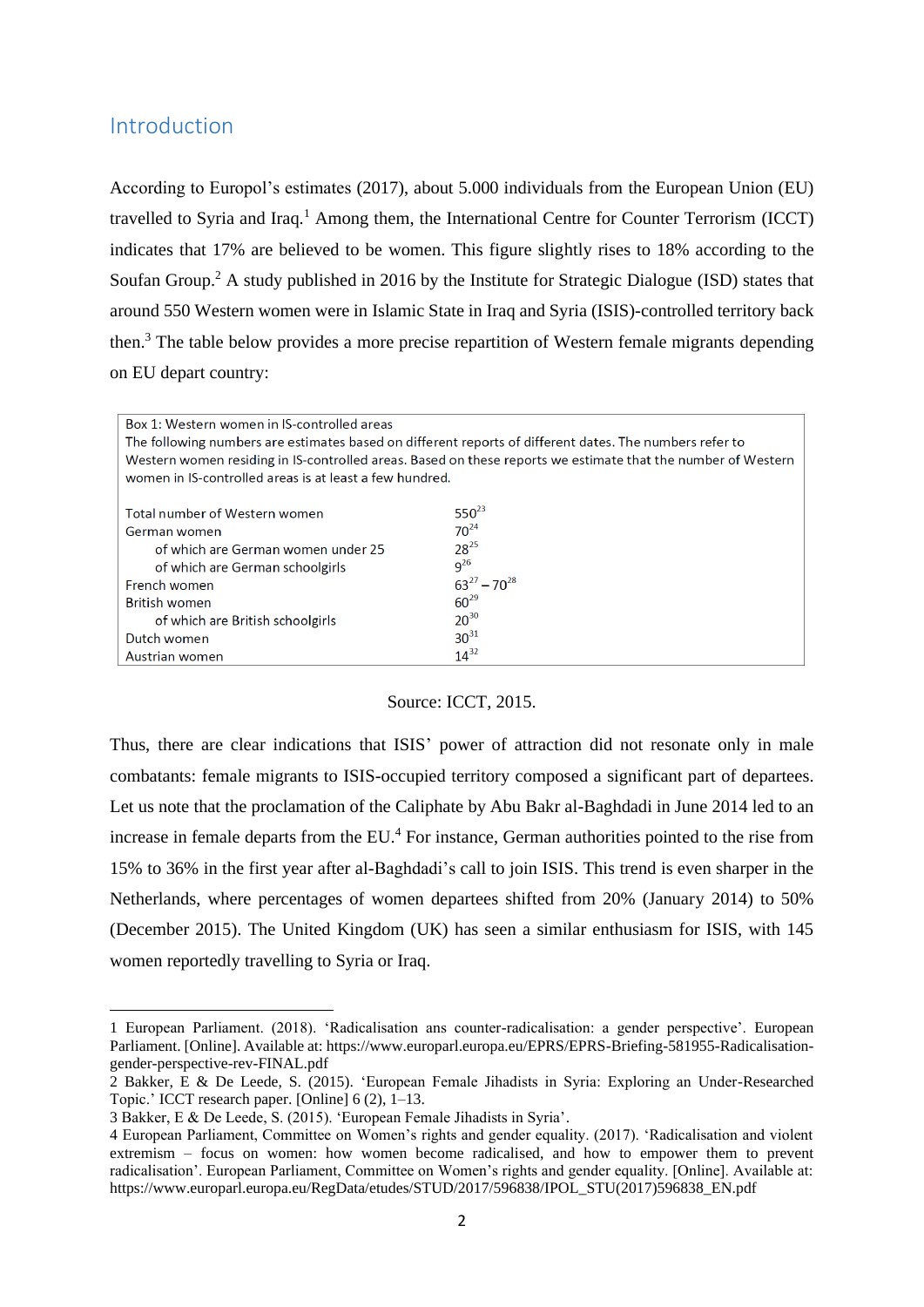Such an increase in numbers of female departees is a relatively new phenomenon in the study of foreign fighters, which is rather notorious for its male-dominated nature.<sup>5</sup> For instance, women foreign fighters who belonged to communist or left wing groups are known to have been involved in the Spanish Civil War, along with those engaged in the Popular Front for the Liberation of Palestine, or the Black Widows who carried out suicide attacks in Chechnya. Yet, the scale of female combatants' presence in conflicts remained relatively low compared to the recent cohorts who joined ISIS. Their decision to join the Caliphate represents new challenges for both governments and the academia. Indeed, the body of literature on this topic is limited not only due to the inherent difficulty of conducting research on violent extremism and terrorism, but also because of gender biases. Those reinforce scholars' tendency to overlook, discredit and set aside women's political violence. The ICCT noted that the participation of women to the phenomenon 'was not yet reflected in targeted policies'<sup>6</sup>, a statement that the Organisation for Security and Cooperation in Europe (OSCE) upholds, indicating that there 'is still a misconception that violent extremism and terrorism almost exclusively concern men'.<sup>7</sup>

This article proposes a feminist approach to the profiles and radicalisation processes of Western female migrants to ISIS-controlled territories. By resorting to an intersectional feminist lens, it aims at contributing to a more precise understanding of Western women's radicalisation. After a brief overview of political science's and media's perspectives on women's political violence, this analysis presents a state of the art of the research on Western female migrants' profiles. It then moves on to explaining push and pull factors that motivate women to travel to ISIS-controlled territory. In doing so, particular attention is paid to factors that are exacerbated or mitigated by gender. The paper concludes by calling for the integration of the gender dimension in the field of radicalisation and the development of a contextual approach to this phenomenon. Such improvements would make it possible to grasp the impact of gender-related social constructions (masculinities and femininities) on radicalisation and to compare the potentially different motivating factors between Western women and women born in Muslim-majority countries.

<sup>5</sup> Bakker, E & De Leede, S. (2015). 'European Female Jihadists in Syria'.

<sup>6</sup> European Parliament. (2018). 'Radicalisation ans counter-radicalisation'.

<sup>7</sup> Ibid.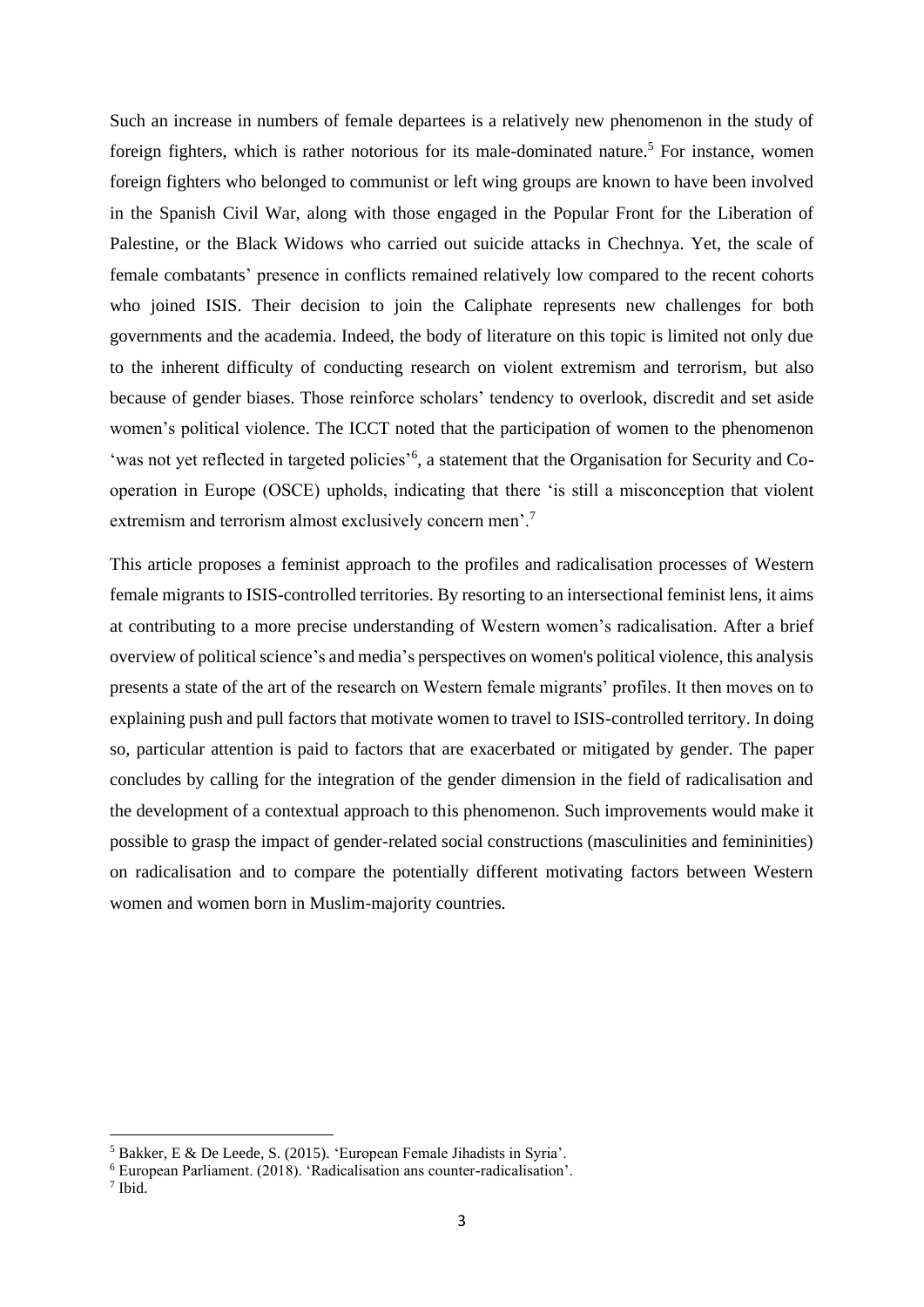# <span id="page-4-0"></span>Female political violence in Political Science and in the media: between omission and discredit

Government, institutions, the academia and the media need to move beyond binary and simplistic explanations of female's political violence reflecting gender stereotypes. Those do not allow for a precise study of the motivations encouraging women to join terrorist groups, nor for the analysis of the rhetoric that resonates with these women, in addition to being a disservice of their political agency. 8

The field of Political Science started to consider gender to be a pertinent analytical category in the 1990s.<sup>9</sup> Yet, gender mainstreaming in the study of terrorism was not introduced until the first decade of the 21<sup>st</sup> century. According to Cunningham, it is the confusing recognition of female political violence, particularly in relation to terrorism, that explains this delay and the recent interest in a gendered approach to violent extremism.<sup>10</sup> Yet, feminist analyses of terrorist violence do not always use gender as an analytical category reflecting power dynamics and instead understand the notion in terms of differences in the sexes.<sup>11</sup> Refraining from studying the social construct contributes to perpetuating gender biases. Indeed, it tends to look at women's involvement in political violence solely via the myth of protection, or that of female inherent peacefulness. As a result, a consensus seemed to have emerged on the 'specific conditions that motivate women to engage in political violence'<sup>12</sup>, namely on the personal 'jihadi bride' narrative. In contrast to their male counterparts, the analysis of women's violence refers to personal aspects or limits itself to the simplistic assumption that their violence is triggered by men around them.<sup>13</sup> Studies about men's engagement in terrorism account for the multiplicity of motivations and of factors leading to political grievances and violence, acknowledging the diversity of men's cultural, religious and socio-economic backgrounds.

The media also participate in dismissing female violence. Indeed, they depict women's 'unimportant' or peripheral roles in terrorist groups and portray women in a binary manner: either as victims of terrorist violence or counter-terrorist operations or as individuals manipulated by their

<sup>8</sup> European Parliament, Committee on Women's rights and gender equality. (2017). 'Radicalisation and violent extremism'

<sup>9</sup> Herschinger, E. (2014). 'Political Science, Terrorism and Gender.' *Historical Social Research / Historische Sozialforschung*, Vol. 39, No. 3 (149), SpecialIssue: Terrorism, Gender, and History. State of Research, Concepts, Case Studies, pp.46-66. Available at:<https://www.jstor.org/stable/24146113>

<sup>10</sup> Cunningham, K.J. (2015). 'Female terrorists – a surprisingly timeless phenomenon.' Research Gate. Available at:<https://www.researchgate.net/blog/post/female-terrorists-a-surprisingly-timeless-phenomenon>

<sup>&</sup>lt;sup>11</sup> Herschinger, E. (2014). 'Political Science, Terrorism and Gender.'

 $12$  Ibid.

<sup>13</sup> Davis, J. (2017). 'Women in Modern Terrorism, from Liberation Wars to Global Jihad and the Islamic State'*.*  Maryland: Rowland & Littlefield. Introduction, chapters 1 and 2, Conclusion.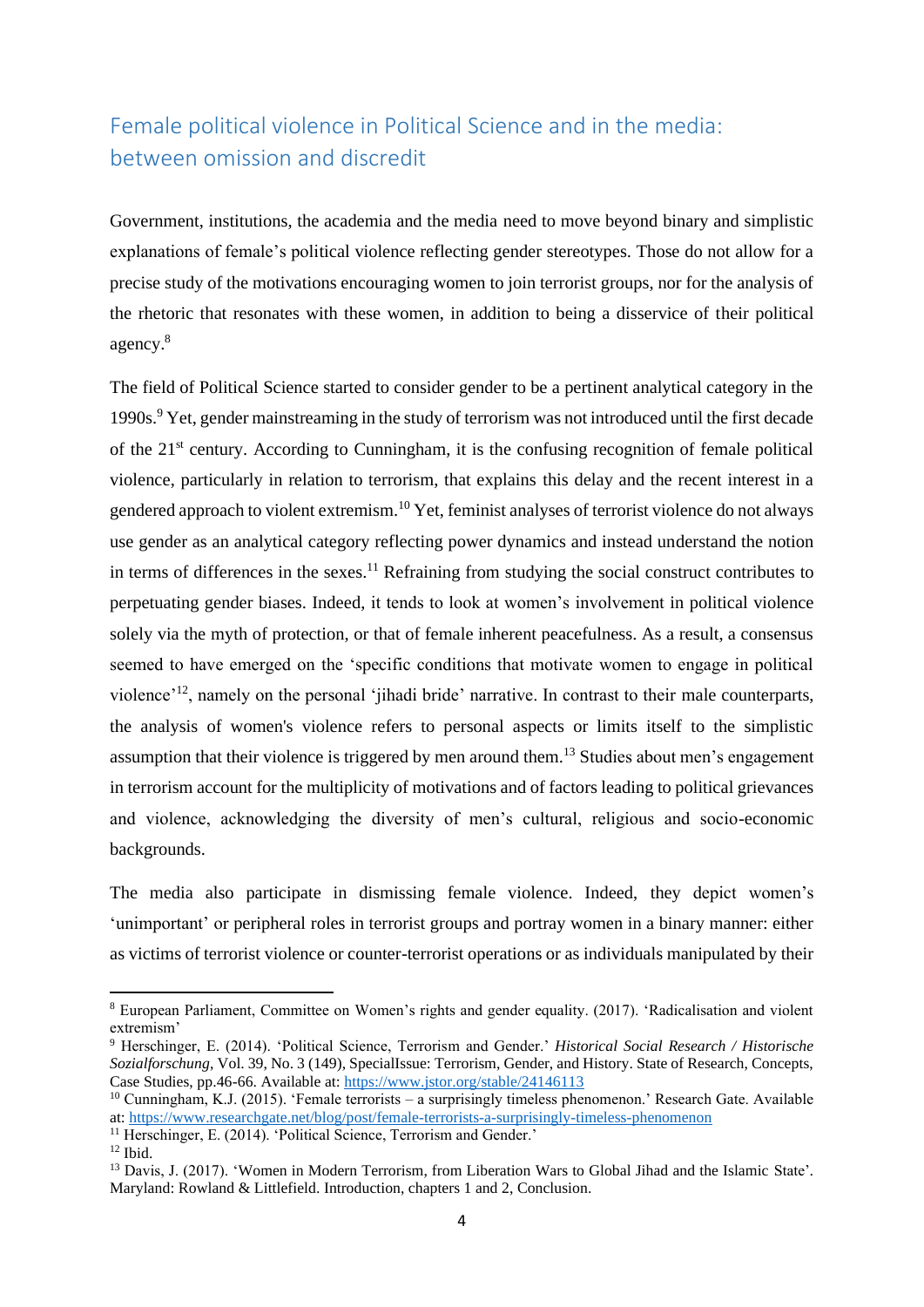recruiters and men in their environment.<sup>14</sup> Yet, evidence point to 'political, economic and social grievances [that] transcend gender'<sup>15</sup>. Assuming that women are less radicalized than men, or that they do not share similar political motivations and goals is to the detriment of our understanding of radicalisation.

Although there is strong gender blindness in the study of terrorism, this paper shows that women's voices are increasingly heard through blogs or social media posts (i.e. Twitter, Facebook, and Tumblr). Women's online presence has allowed them to have more agency and control over narratives surrounding female political violence.<sup>16</sup> Beyond that, it provides valuable data for feminist approaches to the study of their motivations, radicalisation processes and roles once in terrorist groups. Nevertheless, women's online presence cannot radically change the analysis that traditional media make of their case. Moreover, there are doubts about the extent to which women are responsible for the content they post online (are blog posts influenced by the leaders of terrorist groups?)

## <span id="page-5-0"></span>State of the art: Profiles of Western women migrants to ISIS territory

### <span id="page-5-1"></span>A. Method

In general terms, gathering data on terrorism and/ or terrorist groups is not an easy task for either government, intelligence agencies or scholars.<sup>17</sup> Yet, the consequences of women's (socially constructed) invisibility in extremist violence add to the pre-existing lacking empirical evidence. On-going police investigations further reduce scholars' ability to gather data, in addition to women's and relatives' reluctance to talk to either the academia or the media a posteriori (out of fear of influencing judicial processes for example).<sup>18</sup>

This paper builds upon analyses made by academics, think tanks and supranational institutions. The data used is therefore drawn from a variety of sources, from the vast online ecosystem (social media), to interviews with people close to migrant women, to sources collected by police forces. Thus, it combines quantitative and qualitative data, ranging from the analysis of dozens of social media accounts (ICCT & ISD) to ISD's closer analysis of the journey of twelve Western women who travelled to ISIS-held territory. Yet, most publications used for this paper rely on Western

<sup>14</sup> Davis, J. (2017). 'Women in Modern Terrorism'

<sup>&</sup>lt;sup>15</sup> Patel, S. and Westermann, J. (2018). 'Women and Islamic-State Terrorism'

<sup>&</sup>lt;sup>16</sup> Herschinger, E. (2014). 'Political Science, Terrorism and Gender.'

<sup>&</sup>lt;sup>17</sup> Herschinger, E. (2014). 'Political Science, Terrorism and Gender.'

<sup>18</sup> Bakker, E & De Leede, S. (2015). 'European Female Jihadists in Syria'.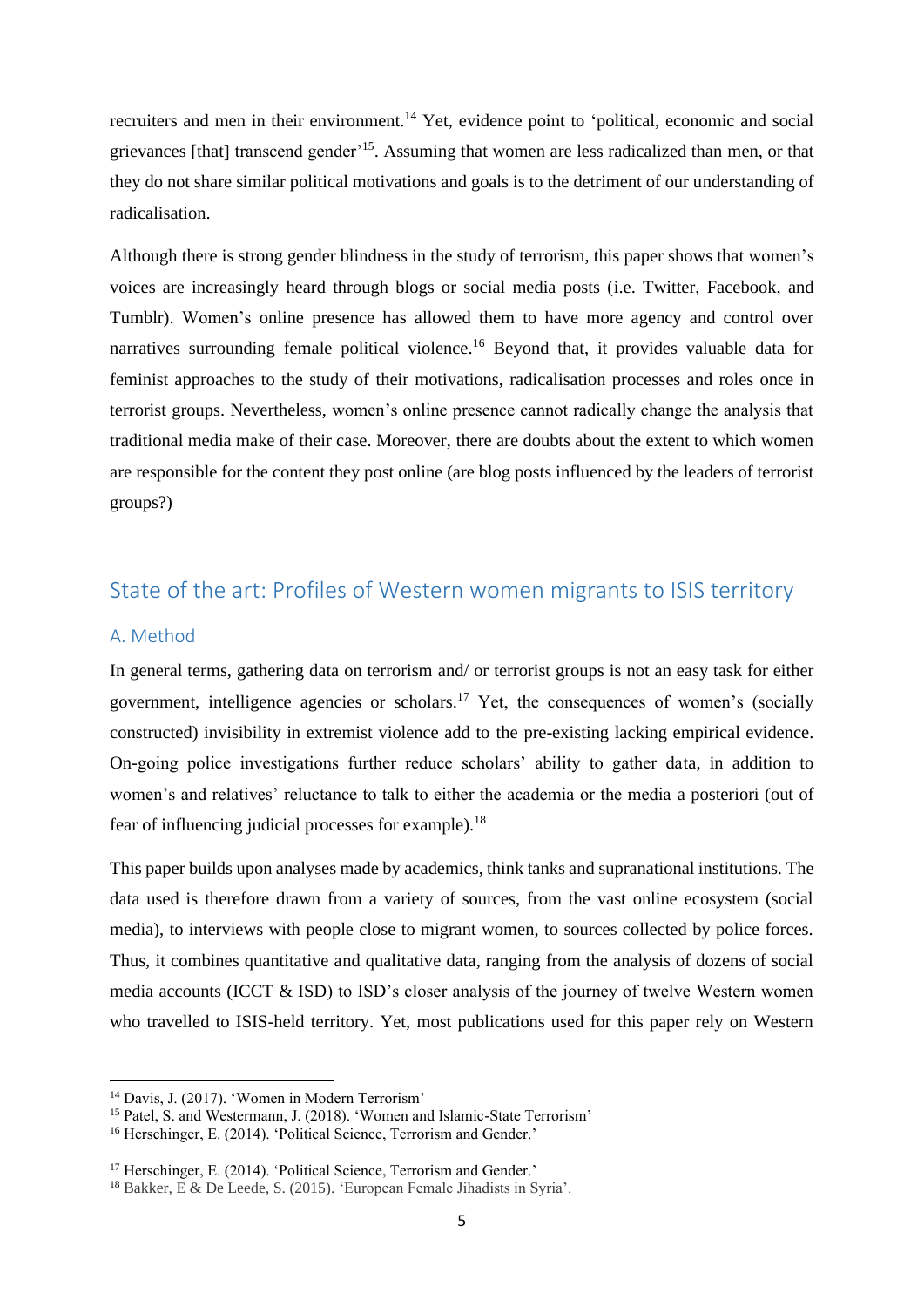women's social media activity. Beyond the doubts surrounding women's total or partial control over their social media page, such an approach reduces the scope of our analysis to the study of *selfidentified* grievances and motivations, in other words to women's self-introspection. Therefore, gaining a precise understanding of the socio-economic, cultural and family backgrounds of female migrants prior to their departure for Syria or Iraq is difficult. Finally, let us underline the insufficiency of data on radicalised women living in Muslim-majority countries. Indeed, it is worth noting that publications referred to in this paper focus on Western women migrants to ISIScontrolled territory. It seems that their presence online surpasses that of local women's. This prevents from doing comparison within the group of female migrants, which one cannot assume to be homogeneous.

### <span id="page-6-0"></span>B. Profiles of Western female migrants

Although there are clear limits to today's scholarly research, there is a consensus on the impossibility of drawing one single profile of Western women migrants to Syria or Iraq. The ISD indicates that 'there is significant diversity in the profiles of women becoming radicalised by ISIL/ Da'esh'.<sup>19</sup> It is unfeasible to make a standard profile enabling the identification of women most likely to join the terrorist group. ICCT's research on European women in Syria supports this first statement, pointing to a variety of educational levels, family backgrounds, religiosity, etc.<sup>20</sup>

| Conditions of travel            | Women make the trip accompanied by their husbands and            |
|---------------------------------|------------------------------------------------------------------|
|                                 | children, their religious 'sisters', or even alone.              |
| Age                             | Women migrants tend to be young, some as young as                |
|                                 | fifteen. Yet, older women have also migrated to Syria or         |
|                                 | Iraq.                                                            |
| Education                       | Women sometimes have a difficult school records and are          |
|                                 | known to have an IQ below average. Others are brilliant and      |
|                                 | ambitious students. (cf. British case study)                     |
| Childhood and family background | Women sometimes have troubled childhood ( <i>i.e.</i> experience |
|                                 | of gender based violence), or live in families which have        |
|                                 | issues with national authorities. Yet, a smaller percentage      |

**Table of female migrants' to ISIS-held territory profile, based on ICCT's report (2015).**

<sup>19</sup> Hoyle, C. & Bradford, A. & Frenett, R. (2015). 'Becoming Mulan? Female Western Migrants to ISIS'. Institute for Strategic Dialogue. [Online]. Accessible via: [https://www.isdglobal.org/wp](https://www.isdglobal.org/wp-content/uploads/2016/02/ISDJ2969_Becoming_Mulan_01.15_WEB.pdf)[content/uploads/2016/02/ISDJ2969\\_Becoming\\_Mulan\\_01.15\\_WEB.pdf](https://www.isdglobal.org/wp-content/uploads/2016/02/ISDJ2969_Becoming_Mulan_01.15_WEB.pdf) <sup>20</sup> Bakker, E & De Leede, S. (2015). 'European Female Jihadists in Syria'.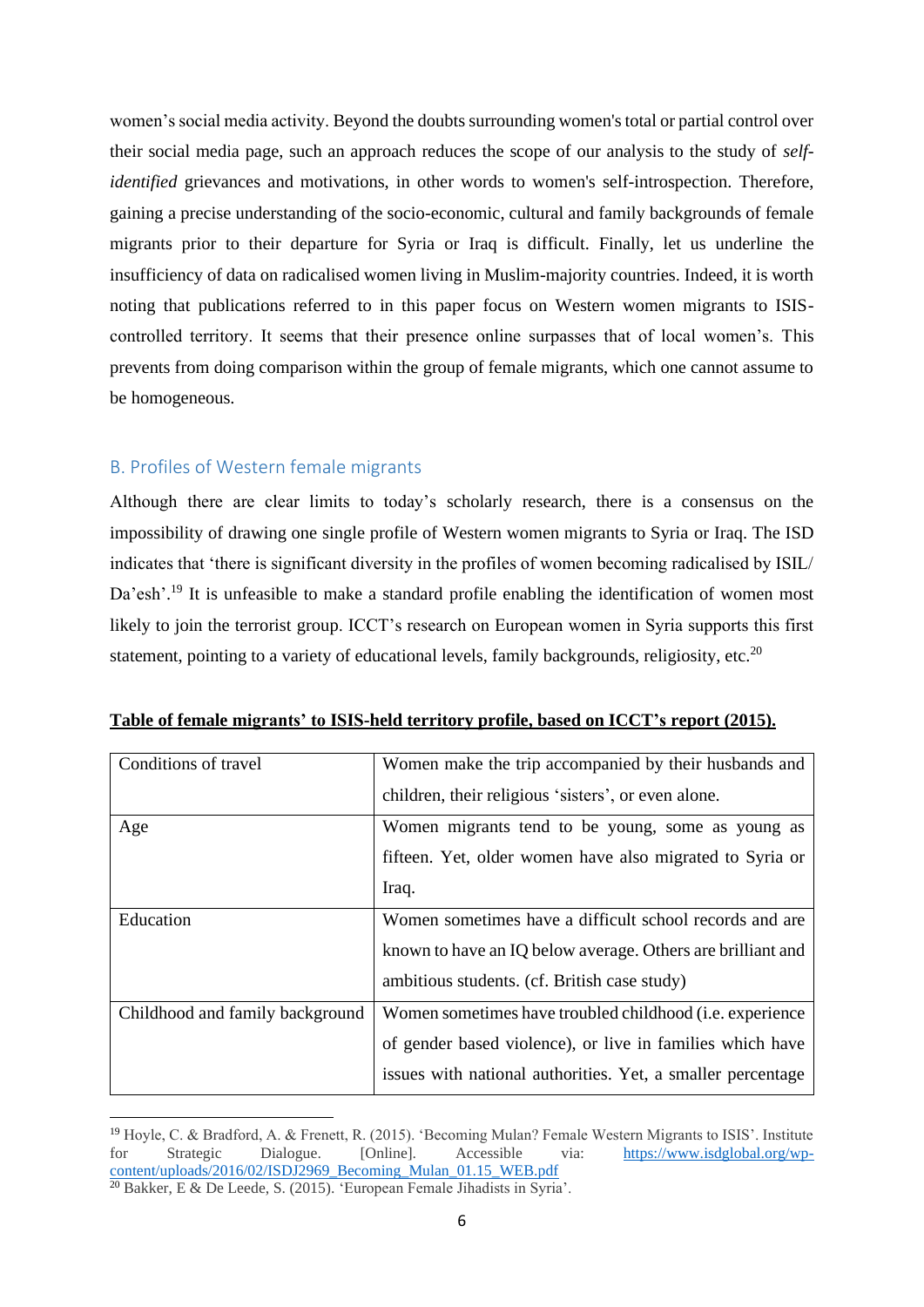|                             | of female migrants did not show any difficulty living with    |
|-----------------------------|---------------------------------------------------------------|
|                             | their family and found it very challenging to leave their     |
|                             | family members behind.                                        |
| Religiosity                 | Most women come from religiously moderate Muslim              |
|                             | environments. Others were raised in stricter interpretation   |
|                             | and practice of Islam or converted to Islam (cf. British case |
|                             | study).                                                       |
| Assessment of vulnerability | Again, multiple levels of vulnerability are observed here,    |
|                             | ranging from highly impressionable girls to determined and    |
|                             | independent women. According to statements on social          |
|                             | media, the majority of women took the decision to travel to   |
|                             | Syria autonomously and after long reflection.                 |

The analysis of Dutch female migrants confirms the difficulty of making a single and workable profile: 'personalities, socio-demographic profiles and backgrounds of the women who travelled to Syria and Iraq are too wide-ranging'.<sup>21</sup> Even though it resorts to the push and pull factors approach (cf. below) to understand women's motivations, it acknowledges that this method cannot encapsulate nor predict their radicalisation process. In opposition, the British case provides a unique example where a categorisation of women's profiles is possible.<sup>22</sup> In fact, the study commissioned by the European Parliament proposes four groups of female migrants. First, and in contradiction to popular belief, high-achieving university female students are susceptible to radicalisation. Those young people are well informed about international events and are eager to have a positive impact on the world. Yet, some of them stand powerless in front of what they see as injustices. ISIS capitalises on those insatisfactions and proposes solutions to their distress in the form of a utopian Islamic State. Secondly, girls in government care are vulnerable to radicalisation, mainly due to the feeling of not belonging. For them, sisterhood is key in explaining motivations to join the terrorist group. Third, women with diagnosed mental health issues constitute simple targets for ISIS' propaganda (and manipulation) efforts. Fourth, British female converts are disproportionately represented in those who left for Syria or Iraq. ISIS offers them the 'true way' to practice Islam and an opportunity to escape mundane or unhappy lives. For example, Samantha Lewthwaite (the socalled White Widow) is currently one of the West's most wanted suspected terrorists. Although the British case allows for drawing four profiles of female migrants, their variety, broadness, and the

<sup>&</sup>lt;sup>21</sup> European Parliament, Committee on Women's rights and gender equality. (2017). 'Radicalisation and violent extremism'.

 $22$  Ibid.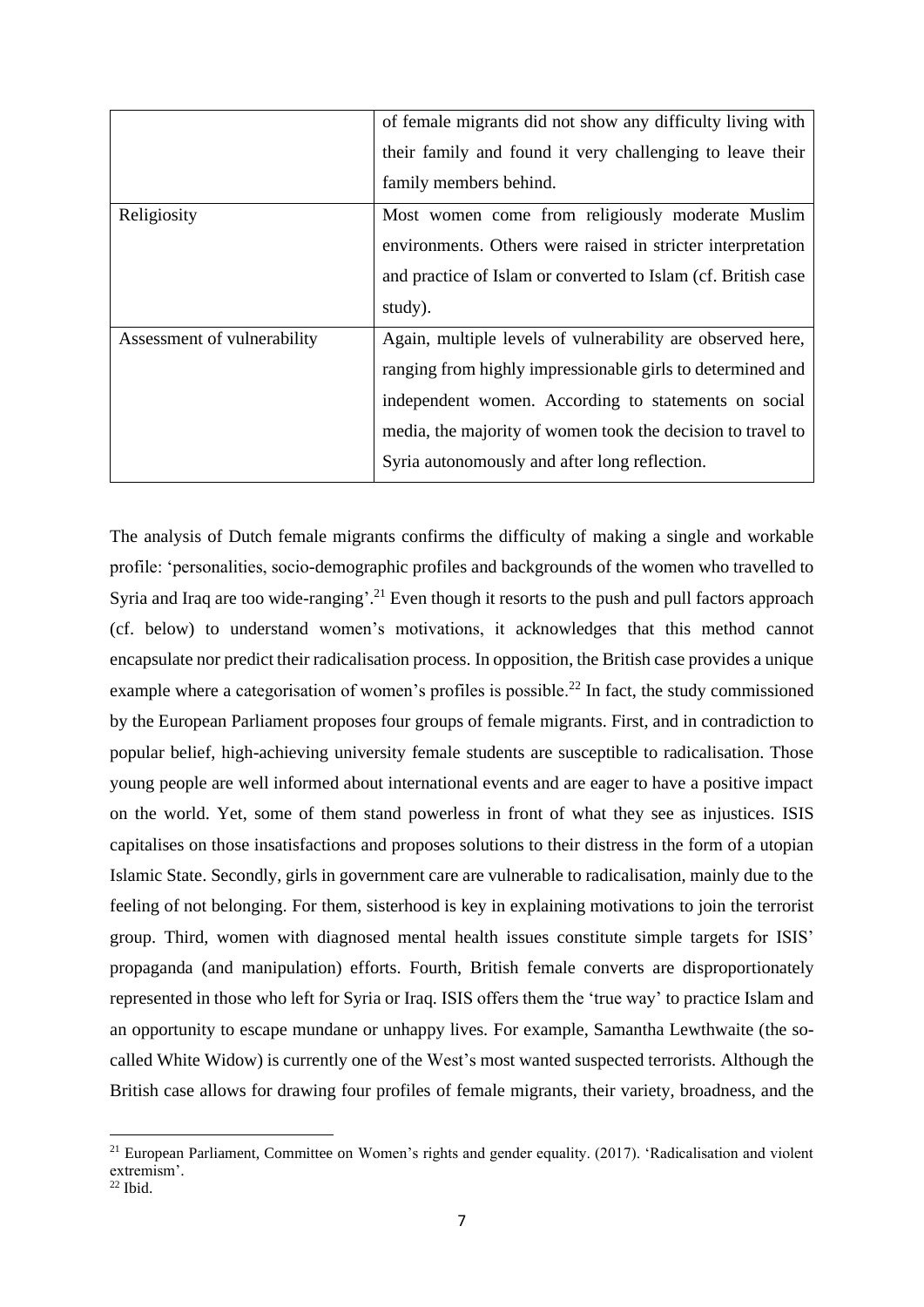room left for sub-factors and grievances to be added to the analysis, prevent from an easy classification. Furthermore, groups outlined above seem gender-neutral: high-achieving university male students, boys in government care, boys diagnosed with mental health issues, or male converts could very well be as vulnerable to radicalisation as women.

### <span id="page-8-0"></span>C. Gendering socio-demographic profiles of Western departees

Yet, research shows that there remains a gender component into socio-demographic profiles of individuals migrating to Syria and Iraq.<sup>23</sup> First, women converts are more numerous than their male counterparts. For instance, Germany estimations indicate that one third of all female migrants are converts, when male converts only account for 17% of male migrants. Similar trends are visible in other European States, namely the Netherlands (31% of women converts vs. 7% of men), France (25% of women converts vs. 20% of men), or the UK (estimations only). For those individuals, the identity struggle (later described in this paper) might be even more challenging. In fact, women have to prove that they are 'as Muslim' (if not 'purest Muslims') than their Muslim-born female counterparts.<sup>24</sup> Thus, women converts have to overcome both the alienation they feel from Westernstyle society and the need to prove their full membership to the Muslim community. This additional pressure, often coupled with a relatively low religious education, as well as the age variable and the online element (which this paper later examines), increases their vulnerability to radicalisation. Women are relatively more prone to find themselves in such a situation in comparison to men, hence why it is crucial to pay attention to this gendered socio-demographic element of their profile.

Second, female migrants are young and tend to be younger than their male counterparts. For example, the median age for travel in Germany is of 23.5 years for women (vs. 26.5 y.o. for men), with female minors accounting for 13% of women migrants (vs. 6% for boys). <sup>25</sup> Again, this trend is supported by other observations in the EU.<sup>26</sup>

Third, women's decision to travel to Syria or Iraq more often comes as a surprise to States' authorities and is very rapid after their radicalisation. Female migrants attract the police's attention prior to leaving the EU less than male migrants and they are less known to security agencies.<sup>27</sup> They are also more numerous to leave within one year of the start to their path to radicalisation. To sum

<sup>&</sup>lt;sup>23</sup> European Parliament, Committee on Women's rights and gender equality. (2017). 'Radicalisation and violent extremism'.

<sup>24</sup> Khosrokhavar, F. & Benslama, F. (2017). 'Le jihadisme des femmes. Pourquoi ont-elles choisi Daech ?'. Le Seuil.

<sup>25</sup> European Parliament, Committee on Women's rights and gender equality. (2017). 'Radicalisation and violent extremism'.  $26$  Ibid.

<sup>27</sup> Ibid.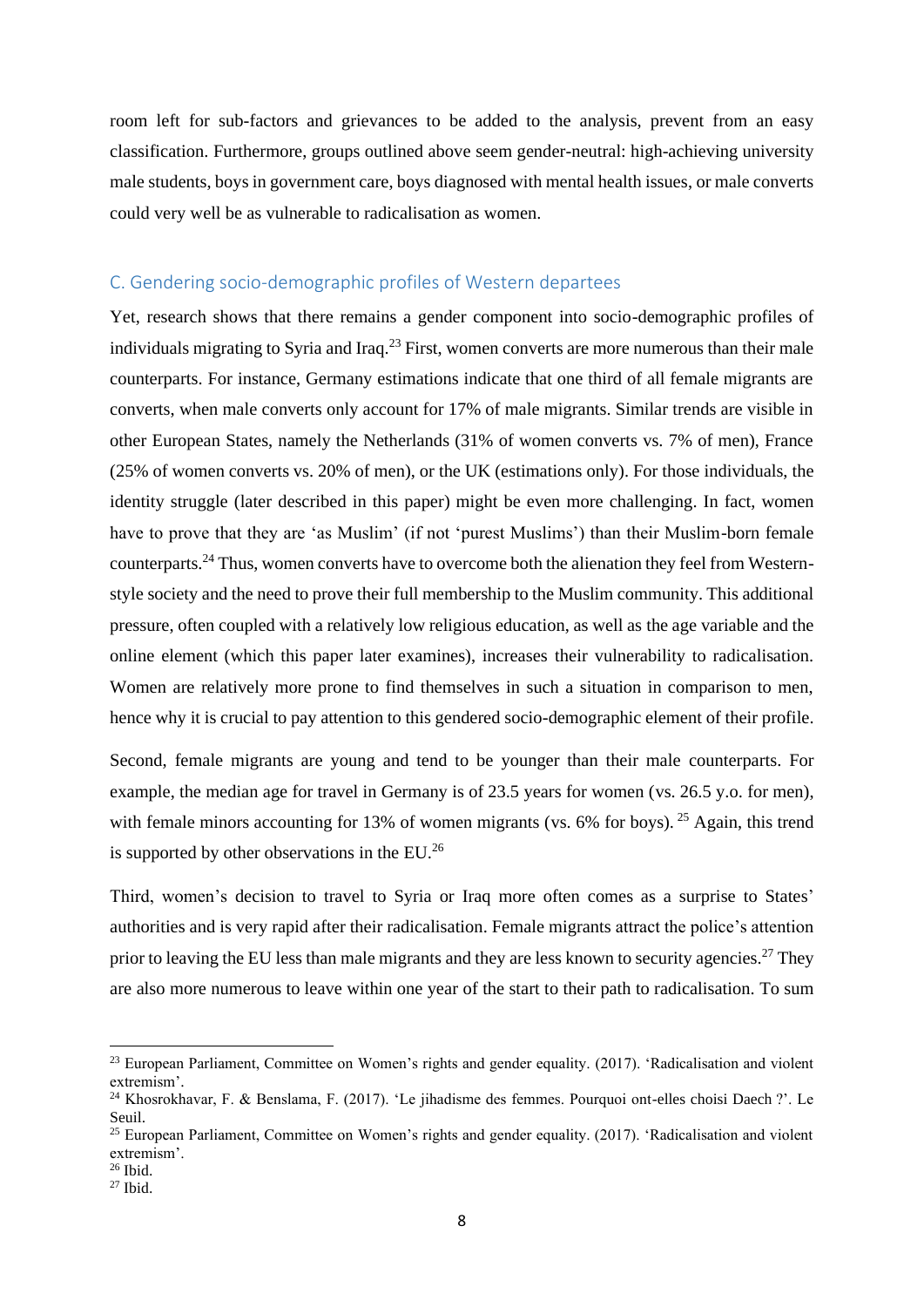up, trying to draw a standard profile of women's migrants to ISIS-held territory would not encompass the variety of their family situation, nor of their level of education or religiosity, etc. Yet, a gender lens adds to the analysis of their socio-demographic background.

# <span id="page-9-0"></span>State of the art: Researching jihadists' paths to radicalisation and the added value of gender lens

### <span id="page-9-1"></span>A. External/internal factors approach vs. Push/pull factors approach

The question of motivation behind foreign terrorist fighters (FTFs) travel to Syria and Iraq has been the focus of numerous publications on terrorist violence. Scholars often refer to two approaches to the study of radicalisation: the internal/external factors and the push/pull factors approaches. There remains disagreements as to the prioritisation of factors, as well as to the extent to which intertwined causes should be taken into account (monocausality vs. multicausality, extent to which intersectionality should be introduced in multi-causal analysis of radicalisation).<sup>28</sup>

On the one hand, the internal/external factors approach attempts at explaining radicalisation based on a combination of personal (internal) aspects with political (external) features.<sup>29</sup> As mentioned before, scholars and the media tend to sensationalise female terrorist violence and to justify women's acts either as resulting from manipulation of their peers or from brutal revenge for the loss of a loved one. Therefore, explanation for women's political violence mostly deals with internal factors, which are often delegitimised and discredited.<sup>30</sup> In addition, such explanations dismiss women's autonomous agency while engaging in violent behaviours and overlooks their legitimate ideological goals. Finally, this first theoretical approach to radicalisation distinguishes between individual and collective traits, a difference that may not be as evident to implement in practice. For instance, peer-pressure may strongly affect an individual's decision to join a terrorist group. Yet, it is neither a structural nor a fully individual feature.<sup>31</sup>

On the other hand, the push/pull factors approach to radicalisation allows for merging internal and external factors, and rather looks at motivations in terms of individuals' willingness to 'escape' from given contexts or insecurities (push) and of their desire and quest for other forms of identity

<sup>28</sup> Herschinger, E. (2014). 'Political Science, Terrorism and Gender.'

<sup>29</sup> Davis, J. (2017). 'Women in Modern Terrorism'

<sup>30</sup> Cunningham, K.J. (2015). 'Female terrorists'

<sup>31</sup> Davis, J. (2017). 'Women in Modern Terrorism'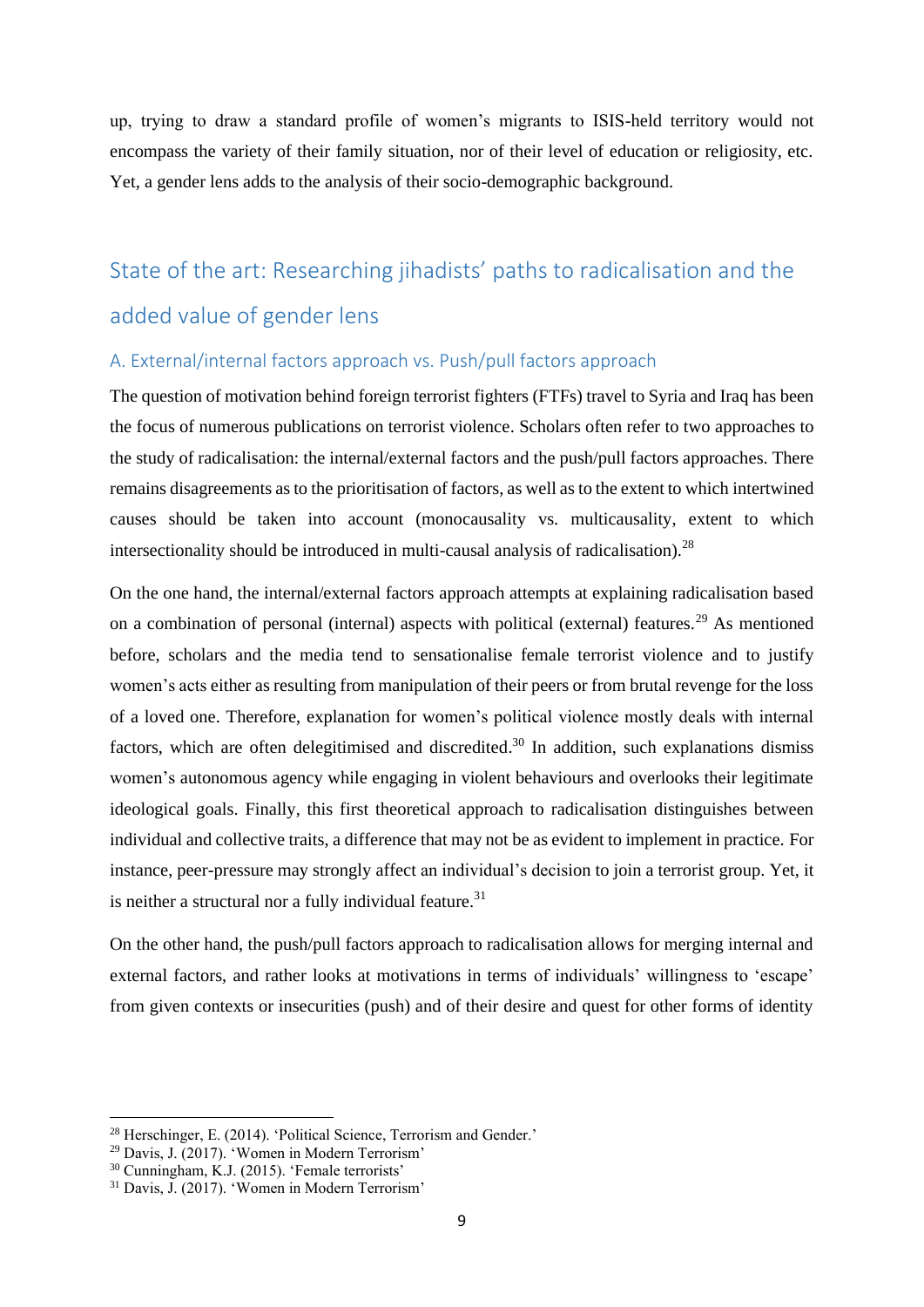and situational stability (pull).<sup>32</sup> Among push factors, one could state the need to escape from societies where individual discrimination against Muslims become unbearable. Let us underline that levels of islamophobia rose significantly after the 9/11 attacks,<sup>33</sup> increasing Muslim minorities' feeling of exclusion. The perception that the Ummah is being threatened and the sentiment that the West plays an important role in this fight against Islam are also two significant push factors. Pull factors could encompass the search for identity and belonging, the prospect of marriage, or the desire to contribute to a divine state-building project.<sup>34</sup>

Experts from the ISD, the ICSR, the Centre on Global Counterterrorism Cooperation, or the ICCT (among others) suggest that the combination of, and interaction between push and pull factors transcend gender. ICCT's review of social media accounts shows that women are not enclosed in personal struggles only and that they too emphasize their political and religious duty to support the jihad.<sup>35</sup> Both men and women can be attracted by brotherhood/sisterhood or the appeal of a fresh start in the Caliphate that would conclude in the afterlife.

Yet, it appears that some factors may have stronger influence depending on gender, which terrorist groups are well aware of and tend to capitalise on for their recruitment (i.e. victimization discourses).<sup>36</sup> In terms of push factors for instance, troubled family background may have a greater impact on a woman's decision to leave the EU than a man's, whereas the internet is crucial in building a permissive environment for female radicalisation. The OSCE concludes that although the push and pull factors approach is relevant for all genders, factors can be experienced differently along gender lines.<sup>37</sup> This calls for a more detailed understanding of women's paths to radicalisation.

<sup>32</sup> Saltman, E M. & Smith, M. (2015). 'Till Martyrdom do us part'. Institute for Strategic Dialogue and the International Centre for the Study of Radicalisation. [Online]. Available at: [https://www.isdglobal.org/wp](https://www.isdglobal.org/wp-content/uploads/2016/02/Till_Martyrdom_Do_Us_Part_Gender_and_the_ISIS_Phenomenon.pdf)[content/uploads/2016/02/Till\\_Martyrdom\\_Do\\_Us\\_Part\\_Gender\\_and\\_the\\_ISIS\\_Phenomenon.pdf](https://www.isdglobal.org/wp-content/uploads/2016/02/Till_Martyrdom_Do_Us_Part_Gender_and_the_ISIS_Phenomenon.pdf)

<sup>&</sup>lt;sup>33</sup> European Parliament, Committee on Women's rights and gender equality. (2017). 'Radicalisation and violent extremism'

 $34$  Ibid.

<sup>35</sup> Bakker, E & De Leede, S. (2015). 'European Female Jihadists in Syria'.

<sup>36</sup> Ranstorp, M. & Galesloot, J. & Gielen, A-J. & Simcock, K. & Schlaffer, E. & Weilnböck, H. & Köttig, M. & Baer, S. & Pearson, E. (2015). , RAN Issue Paper. The Role of Gender in Violent Extremism'. Radicalisation Awareness Network. [Online]. Available at: [https://ec.europa.eu/home-affairs/sites/default/files/what-we](https://ec.europa.eu/home-affairs/sites/default/files/what-we-do/networks/radicalisation_awareness_network/ran-papers/docs/issue_paper_gender_dec2015_en.pdf)[do/networks/radicalisation\\_awareness\\_network/ran-papers/docs/issue\\_paper\\_gender\\_dec2015\\_en.pdf](https://ec.europa.eu/home-affairs/sites/default/files/what-we-do/networks/radicalisation_awareness_network/ran-papers/docs/issue_paper_gender_dec2015_en.pdf)

<sup>37</sup> Organisation for Security and Co-operation in Europe. (2013). 'Women and Terrorist Radicalization'. OSCE. [Online]. Available at[: https://www.osce.org/files/f/documents/4/a/99919.pdf](https://www.osce.org/files/f/documents/4/a/99919.pdf)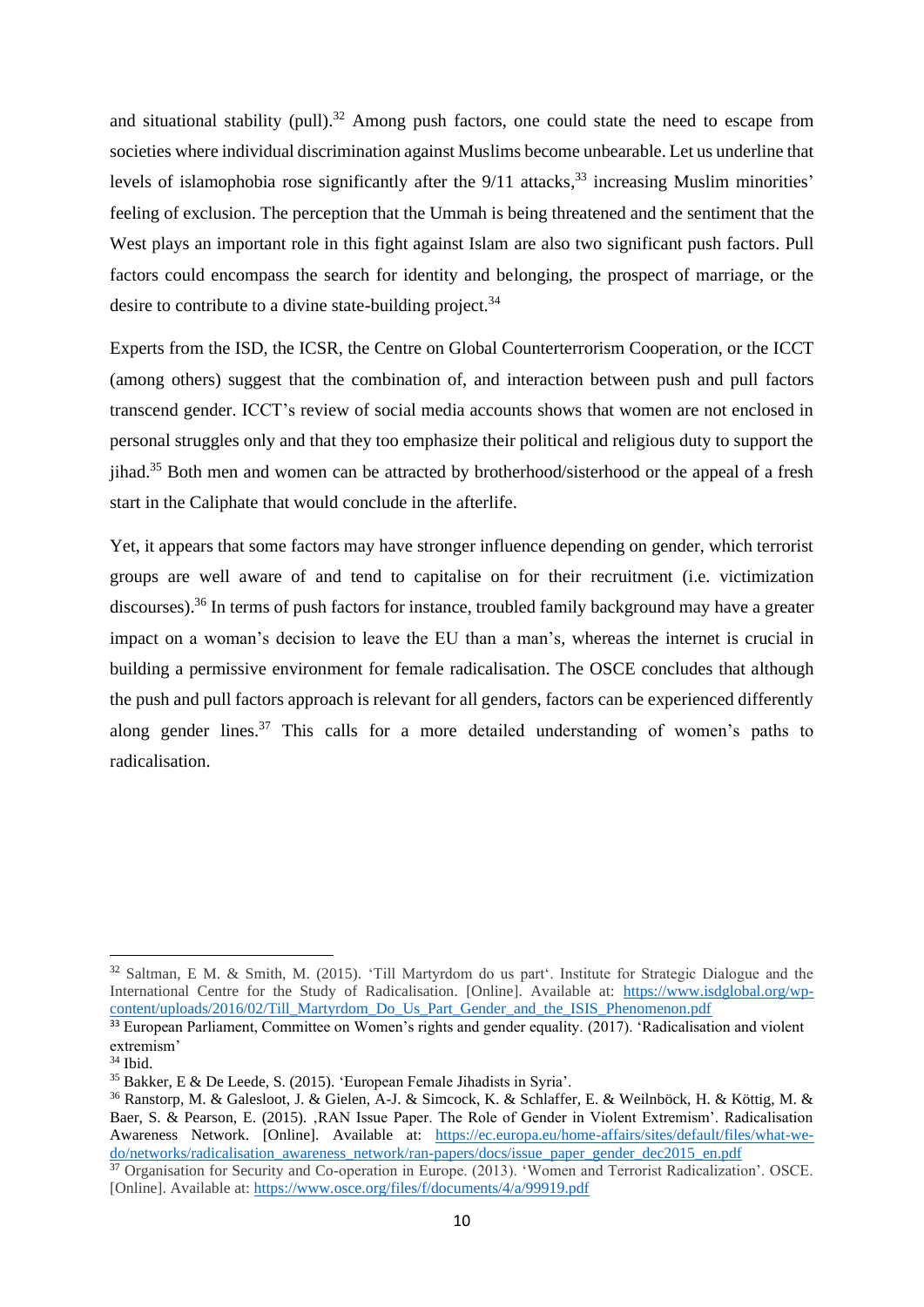### <span id="page-11-0"></span>B. Social and cultural isolation, discrimination and uncertainty of belonging within a

### Western society

Several scholars point to the sentiment of being excluded from one's society and the quest for sisterhood as significant push and pull factors for women. We have seen that female migrants tend to be younger than their male counterparts. In addition to gender, age can be an explanatory variable of radicalisation. Indeed, adolescence is a period of deep confusion and quest for one's identity, which are specifically reflected in a two-fold manner for women and girls.<sup>38</sup> Firstly, they are more susceptible to radicalisation because of the taboo surrounding their sexuality and the close link between sexuality and family honour.<sup>39</sup> Additionally to a sole identity struggle, girls may therefore seek answers regarding their sexual behaviour within Islam. This sometimes lead female teenagers to early consummation of an informal marriage (which terrorist groups may have advised).<sup>40</sup> In turn, this reinforces girls' social exclusion because of family dishonour. Hence why Dutch prevention and 'deradicalisation' programmes aims at filling the void left by an insufficient sexual education,<sup>41</sup> creating convincing and persuasive counter-narratives able to alleviate jihadi discourses that offer women a route to salvation within a pure Islamic State. Second, more often than not, female departees present problematic family backgrounds and may have experienced personal trauma grounded on gendered power dynamics.<sup>42</sup> Some face troubled relationships with members of their close environment. Others record being victims/ survivors of gender-based violence, whether verbal, mental or physical (sexual abuse).<sup>43</sup> Research suggests that the encounter with violence is a central driver in motivating women to radicalise.<sup>44</sup> Gender-based discrimination and violence against women and girls may therefore overlap, interact with and exacerbate preexistent non-gendered push factors such as discriminations linked to individuals' race, ethnicity, or belief.

Moreover, for individuals who are second or third generation living in Western societies, the need to belong to a society and to identify to one's environment constitutes an additional challenge that terrorist groups can transform into a vulnerability. <sup>45</sup> Evidence suggest that a substantial part of Dutch departees have dual nationality, with Moroccan (45% of migrants) and Turkish (12%)

<sup>38</sup> Saltman, E M. & Smith, M. (2015). 'Till Martyrdom do us part'.

<sup>39</sup> De Leede, S. (2018). 'Women in Jihad: A Historical Perspective.' International Centre for Counter-Terrorism. Available at[: https://www.jstor.org/stable/resrep19608](https://www.jstor.org/stable/resrep19608) 

 $40$  Ibid.

 $41$  Ibid.

<sup>42</sup> Bakker, E & De Leede, S. (2015). 'European Female Jihadists in Syria'.

<sup>43</sup> Hoyle, C. & Bradford, A. & Frenett, R. (2015). 'Becoming Mulan?'

<sup>44</sup> European Parliament. (2018). 'Radicalisation ans counter-radicalisation'

<sup>45</sup> Bakker, E & De Leede, S. (2015). 'European Female Jihadists in Syria'.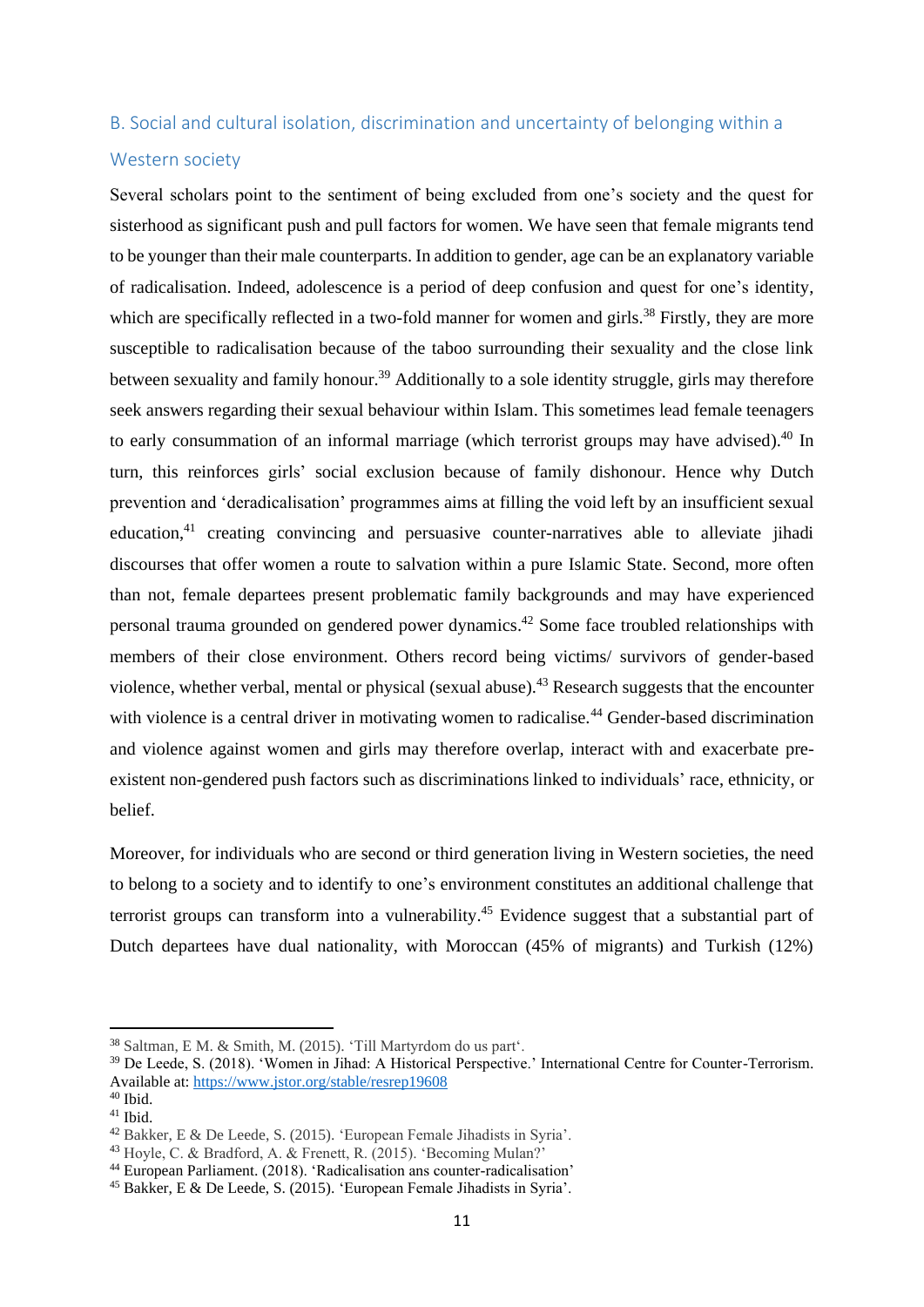affiliation being particularly prominent.<sup>46</sup> As a result, one of the largest pull factors for (young) women seeking acceptance is the sense of sisterhood that terrorist groups bring about.<sup>47</sup> Social media pages celebrate this camaraderie (cf. picture below) and indicate that women distinguish between the sincerity of the sisterhood and the fade and superficial relationships of their country of origin.<sup>48</sup>



Source: ISD & ICSR, 2015.

While it remains the case that members of ethnic or religious minorities (whether men or women) are likely to experience some form of discrimination<sup>49</sup>, gender may reinforce that trend. Indeed, Muslim women are more likely to be discriminated against because their religious affiliation is more visible than men's.<sup>50</sup> For instance, wearing the hijab in a community where islamophobia is on the rise makes you an easy 'target' of critics. The experience of discrimination then leads to a greater feeling of isolation and exclusion, eventually impacting women's vulnerability to radicalisation. $51$ 

Let us note that political instrumentalisation (as currently observed in France for example) further expands the room for islamophobic behaviours and therefore for extremist narratives to resonate with women who feel distant from their home society.<sup>52</sup> The media play a crucial role in framing

<sup>46</sup> European Parliament, Committee on Women's rights and gender equality. (2017). 'Radicalisation and violent extremism'

<sup>47</sup> Saltman, E M. & Smith, M. (2015). 'Till Martyrdom do us part'.

<sup>48</sup> Hoyle, C. & Bradford, A. & Frenett, R. (2015). 'Becoming Mulan?'

<sup>49</sup> Saltman, E M. & Smith, M. (2015). 'Till Martyrdom do us part'.

<sup>50</sup> De Leede, S. (2018). 'Women in Jihad: A Historical Perspective.'

<sup>51</sup> Saltman, E M. & Smith, M. (2015). 'Till Martyrdom do us part'.

<sup>52</sup> European Parliament, Committee on Women's rights and gender equality. (2017). 'Radicalisation and violent extremism'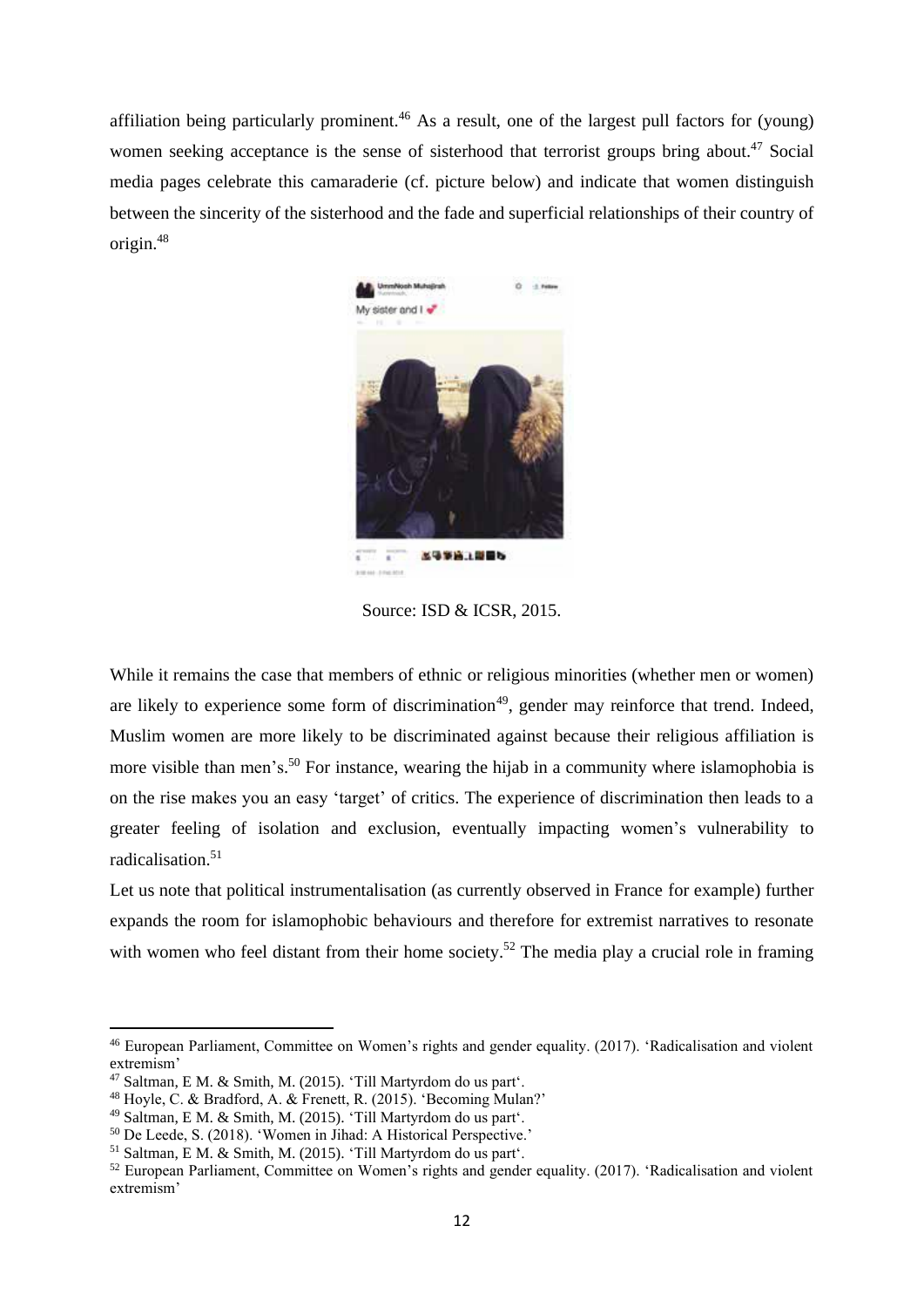public discourses about ethnic minorities.<sup>53</sup> They sometimes contribute to escalating the prejudices towards given groups, for instance by lumping together Muslims with terrorists. Ethnic minorities are well aware of both instrumentalisation mechanisms and the role of the media. Some radicalised migrants consider that the excessive politicisation of religious matters or the sensationalisation of events by the press is part of what they see as the global and illegitimate war waged against Islam by complicit Western powers:

> ebintlad3n - Dec 9 أم إيراهيم (Capital) You Modern Muslims can sympathize with the kuffar all you want but in the end they will blame you and label you a terrorist, just like **us...**  $\mathbf{r}$ 12.1  $+4$  $\cdots$

> > Source: ISD & ICSR, 2015.

To sum up, the sentiment of non-belonging to a Western society that discriminates against religious minority's belief and practices is a permissive factor for radicalisation. Women's struggle for identity appears more challenging because of their regular situation as adolescents. In addition, it can be assumed that they are more often victims of discrimination. They therefore appear to be more vulnerable than men to extremist narratives.

### <span id="page-13-0"></span>C. Romanticization of the experience and the hope of entering *Jannah*

Several scholars point to the opportunity of marriage as a significant pull factor for women to join ISIS.<sup>54</sup> This assumption is stressed by female migrants' online posts or pictures (cf. below) which romanticise their love romance and refer to the narrative of the heroic lion and the honourable lioness.<sup>55</sup>



Source: ISD & ICSR, 2015.

<sup>53</sup> Saltman, E M. & Smith, M. (2015). 'Till Martyrdom do us part'.

<sup>54</sup> European Parliament. (2018). 'Radicalisation ans counter-radicalisation'

<sup>55</sup> Bakker, E & De Leede, S. (2015). 'European Female Jihadists in Syria'.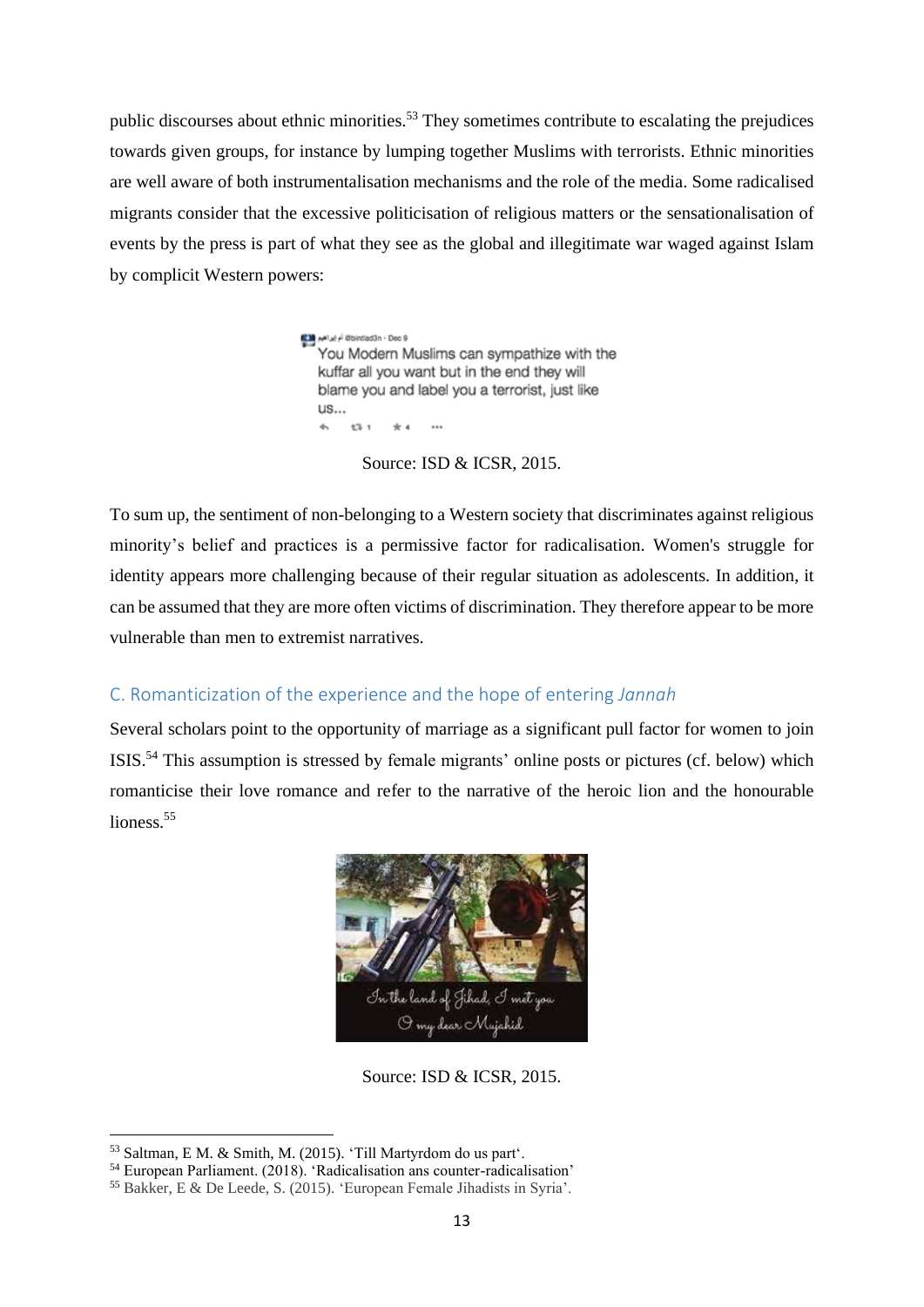Beyond the appeal of romance (and the feeling of belonging brought about it), getting married to a mujahid who is willing to sacrifice himself for the cause is much valued by female migrants and the community of 'sisters'. <sup>56</sup> Women who become martyrs' widows see their social status rise and suddenly reflect all the perceived glory of their husband. Their chance of entering *Jannah* thus increases indirectly.<sup>57</sup>

Umm Handhla Obint\_brah3m - Dec 12 May Allah accept my husband, Abu Handhla Al Khorassani rahimuhullah! I am among the wifes of shuhadah and im honoured to be chosen Bidnillah 6. 13.1. 2.4.



Source (both pictures): ISD & ICSR, 2015.

To sum up, marriage answers several of female migrants' needs: sense of belonging and meaning, romance, status and respect, sometimes accompanied with increased opportunities for entering *Jannah*.

<span id="page-14-0"></span>D. The Ummah under attack and the contribution to building the Caliphate in the form of a pure Islamic State.

Like their male counterparts, female migrants believe that the *Ummah* is under attack. <sup>58</sup> They criticize the oppression of Muslims internationally and show a binary understanding of the world around them (cf. below). On the one hand, there are the kuffar to combat and on the other hand, the Muslim brothers and sisters to defend.



Source: ISD & ICSR, 2015.

Not only do jihadists reject the culture and foreign policy of the West (which they consider complicit and/or responsible for waging a war against Islam), they also appeal to the 'Ummah consciousness'

<sup>56</sup> Hoyle, C. & Bradford, A. & Frenett, R. (2015). 'Becoming Mulan?'

<sup>57</sup> Bakker, E & De Leede, S. (2015). 'European Female Jihadists in Syria'.

<sup>58</sup> Saltman, E M. & Smith, M. (2015). 'Till Martyrdom do us part'.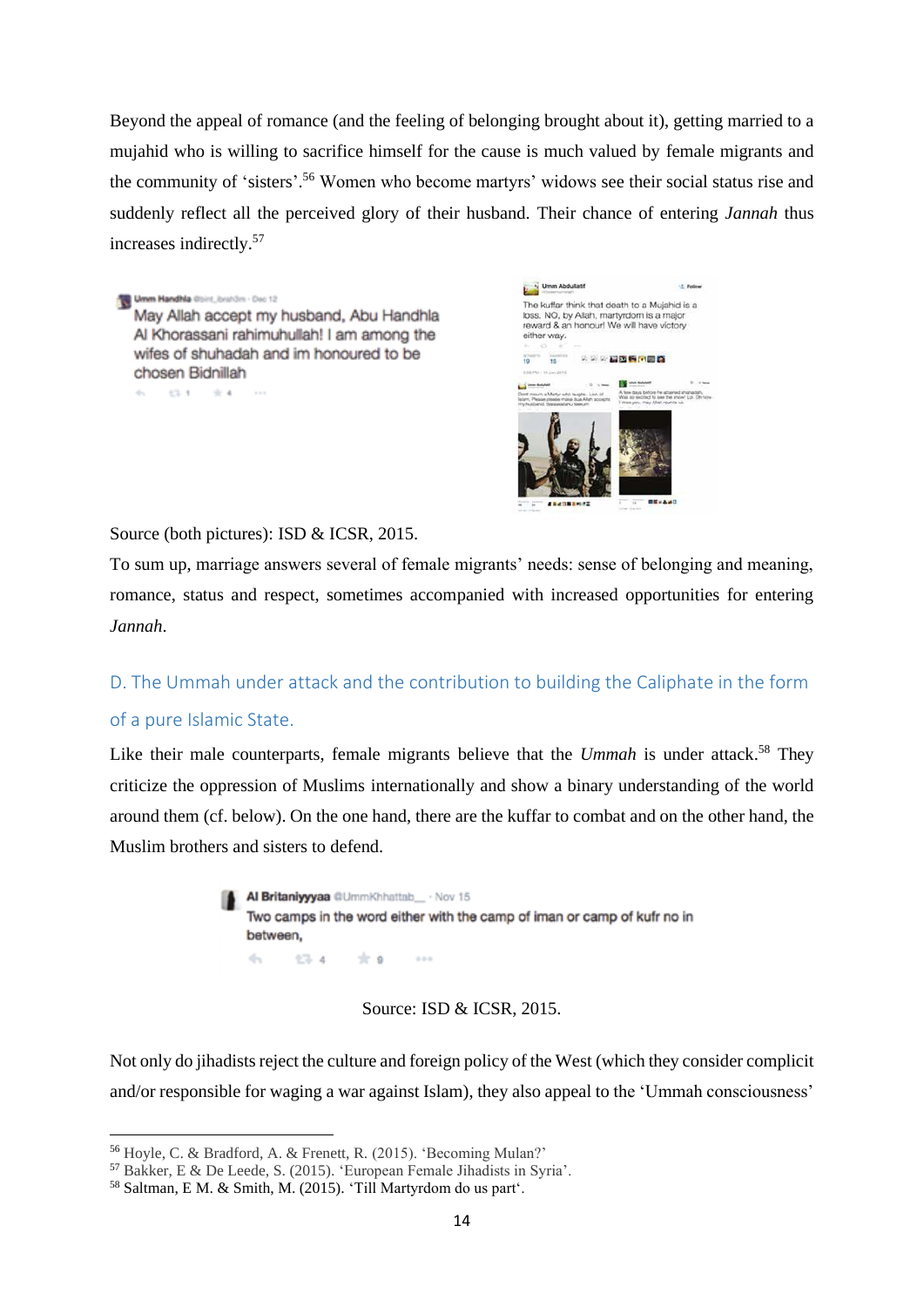in order to rationalize, justify and actively mobilize for jihad.<sup>59</sup> This narrative of fighting for a divine cause while protecting innocent Muslims was particularly influential at the beginning of the conflict, which called to Western fighters' sense of humanitarianism.<sup>60</sup>

Scholars have observed that the state-building mission of ISIS, coupled with a sense of urgency and religious duty, particularly resonates with women.<sup>61</sup> Women see the defense of the *Ummah* as one of their mandatory religious duty (*fard al-ayn*) which will help secure their place in the afterlife:

"Umm Khattab writes that she has 'no desire to live in this world as [her] aspirations is the hereafter'. She even goes so far as to say that '[w]e love death as you love life'."<sup>62</sup>

Female migrants call themselves 'mujahiraat' in reference to the women who protected the Prophet during battles in the seventh century.<sup>63</sup> Their contributions to building the Caliphate and sustaining its functioning are diverse, ranging from being virtuous wives or mothers, to actively recruiting for the cause.<sup>64</sup> To conclude, participating in the emergence of an ideologically pure State where they will be treated with honour and respect under the law of Shariah presents both immediate and longterm benefits for female migrants. They are also more prone to be drawn into what they consider a humanitarian enterprise than male departees.

### <span id="page-15-0"></span>E. Gender-specific restrictive and permissive factors

Apart from push and pull factors leading to radicalisation and which can be exacerbated by gender, enabling conditions (catalysts) as well as restrictive features also differ depending on gender. First, research shows that women are more likely to join when they have personal connection to the terrorist group, such as a male relative who is already a member. <sup>65</sup> Female Dutch departees strongly support this claim. Many of them are believed to have known each other prior to leaving the Netherlands and sometimes even radicalised together.<sup>66</sup> Beyond the support provided by such an environment, it should be noted that it has proven ineffective in trying to dissuade radicalised women from travelling to Syria or Iraq. <sup>67</sup> Indeed, there is evidence to suggest that families often play a crucial role in deactivating women's increasingly extremist projects. They help to establish

<sup>59</sup> Saltman, E M. & Smith, M. (2015). 'Till Martyrdom do us part'.

 $60$  Ibid.

<sup>61</sup> Hoyle, C. & Bradford, A. & Frenett, R. (2015). 'Becoming Mulan?'

 $62$  Hoyle, C. & Bradford, A. & Frenett, R. (2015). 'Becoming Mulan?'

<sup>&</sup>lt;sup>63</sup> Center for the Study of Democracy. (2016). 'Theoretical Framework and Concepts', in Understanding Radicalisation: Review of Literature, chapter 1, pps 7-25

<sup>64</sup> Spencer, A. N. (2016). 'The Hidden Face of Terrorism, an Analysis of the Women in Islamic State.' *Journal of Strategic Security* 9, no. 3. DOI: http://dx.doi.org/10.5038/1944-0472.9.3.1549

<sup>65</sup> Davis, J. (2017). 'Women in Modern Terrorism'

<sup>66</sup> European Parliament, Committee on Women's rights and gender equality. (2017). 'Radicalisation and violent extremism'

<sup>67</sup> Hoyle, C. & Bradford, A. & Frenett, R. (2015). 'Becoming Mulan?'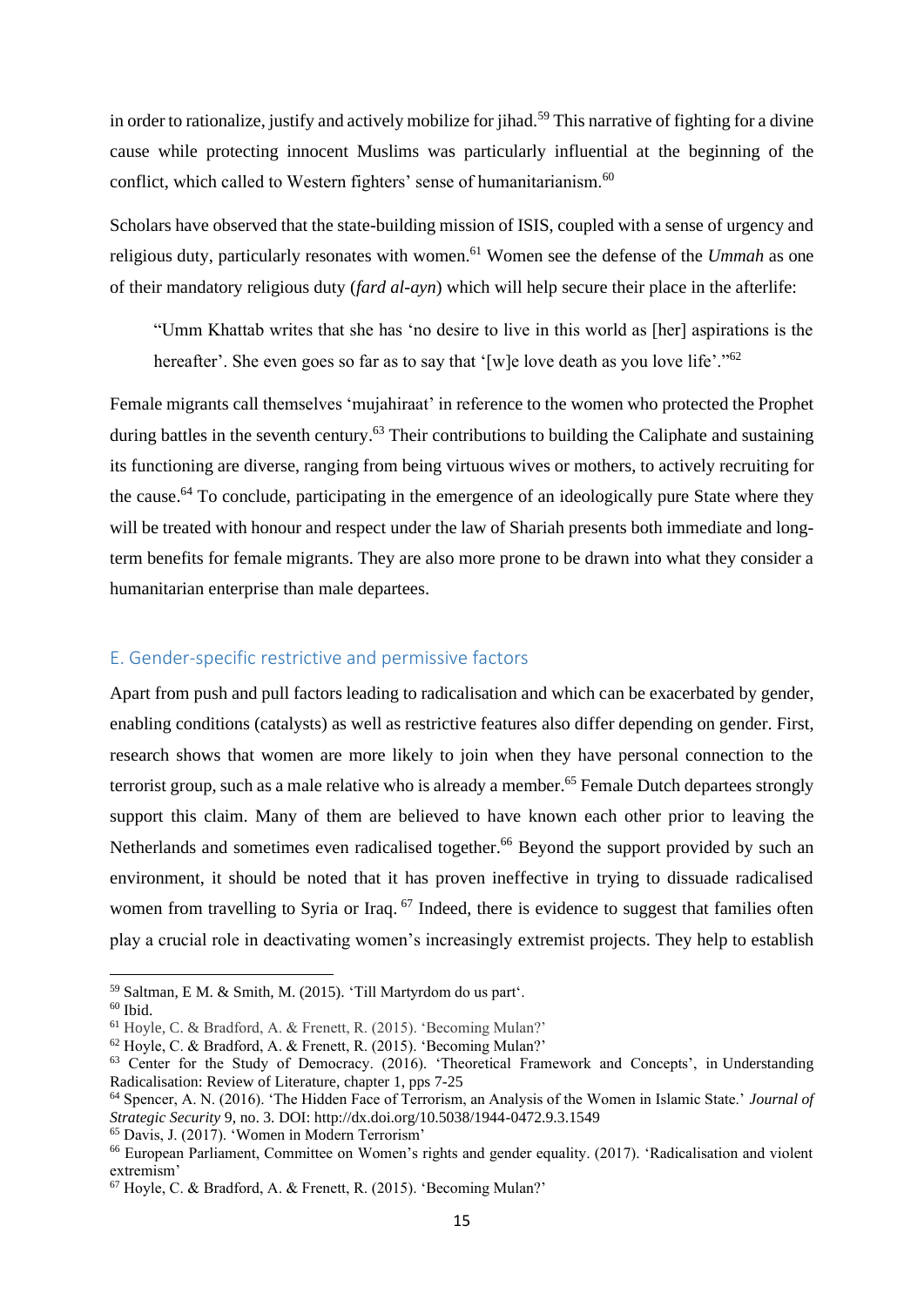powerful emotional pressure (if not imposing practical or economic barriers) that can persuade women to delay or even refuse migration.<sup>68</sup>

Second, the online element is crucial in understanding women's radicalisation process. Pearson and Winterbotham indicate that gender norms, which prevent or limit women's access to public spaces is partly responsible for this second aspect.<sup>69</sup> Female radicalisation is less likely to take place inperson in the street or around mosques. It is therefore transferred online or in the private sphere. The internet is used as a tool to answer future muhajirats' questions and to give them a variety of advice, from how to travel to the Caliphate's territory to the methods to be a good wife, etc.<sup>70</sup> Women are best placed to reassure those who have not yet left the EU. They are an asset to recruitment because they establish living role models which are made easier to identify with through regular online contact.

Yet again, and as both the Dutch and British case studies underline, gender and age must be looked at together in order to better understand the extent to which online tools are a catalyst for radicalisation.<sup>71</sup> Adolescents regard the internet as a reliable source of information and of religious education. They are more prone to believe extremist ideologies disseminated on social media or blogs. Dutch female departees were highly active online and regularly kept contact with their 'sisters' via Facebook and WhatsApp.<sup>72</sup> British female converts tended to be younger than average UK's departees.<sup>73</sup> They are also known to be highly connected to one another via Twitter, Skype or YouTube or to communicate through encrypted social media such as Telegram, Sure Spot and KiK. The increasing use of the internet and the freedom and anonymity that it guarantees therefore greatly facilitates terrorist groups' recruitment strategies.<sup>74</sup> Evidence show that propaganda aimed at disenfranchised women and girls is much stylised, romantic and that it depicts the ISIS adventure not far from a fairy tale.<sup>75</sup> The internet therefore opens up new possibilities for aiming at a specific audience that expresses singular grievances and enables for personalised answers to given needs.

<sup>68</sup> Ibid.

<sup>69</sup> Pearson, E. & Winterbotham, E. (2017). "Women, Gender and Deash Radicalisations. A Milieu Approach." The RUSI Journal 162(3):60–72.

<sup>70</sup> Spencer, A. N. (2016). 'The Hidden Face of Terrorism'.

<sup>71</sup> European Parliament, Committee on Women's rights and gender equality. (2017). 'Radicalisation and violent extremism'

 $72$  Ibid.

 $73$  Ibid.

<sup>74</sup> Patel, S. and Westermann, J. (2018). 'Women and Islamic-State Terrorism'

<sup>75</sup> European Parliament, Committee on Women's rights and gender equality. (2017). 'Radicalisation and violent extremism'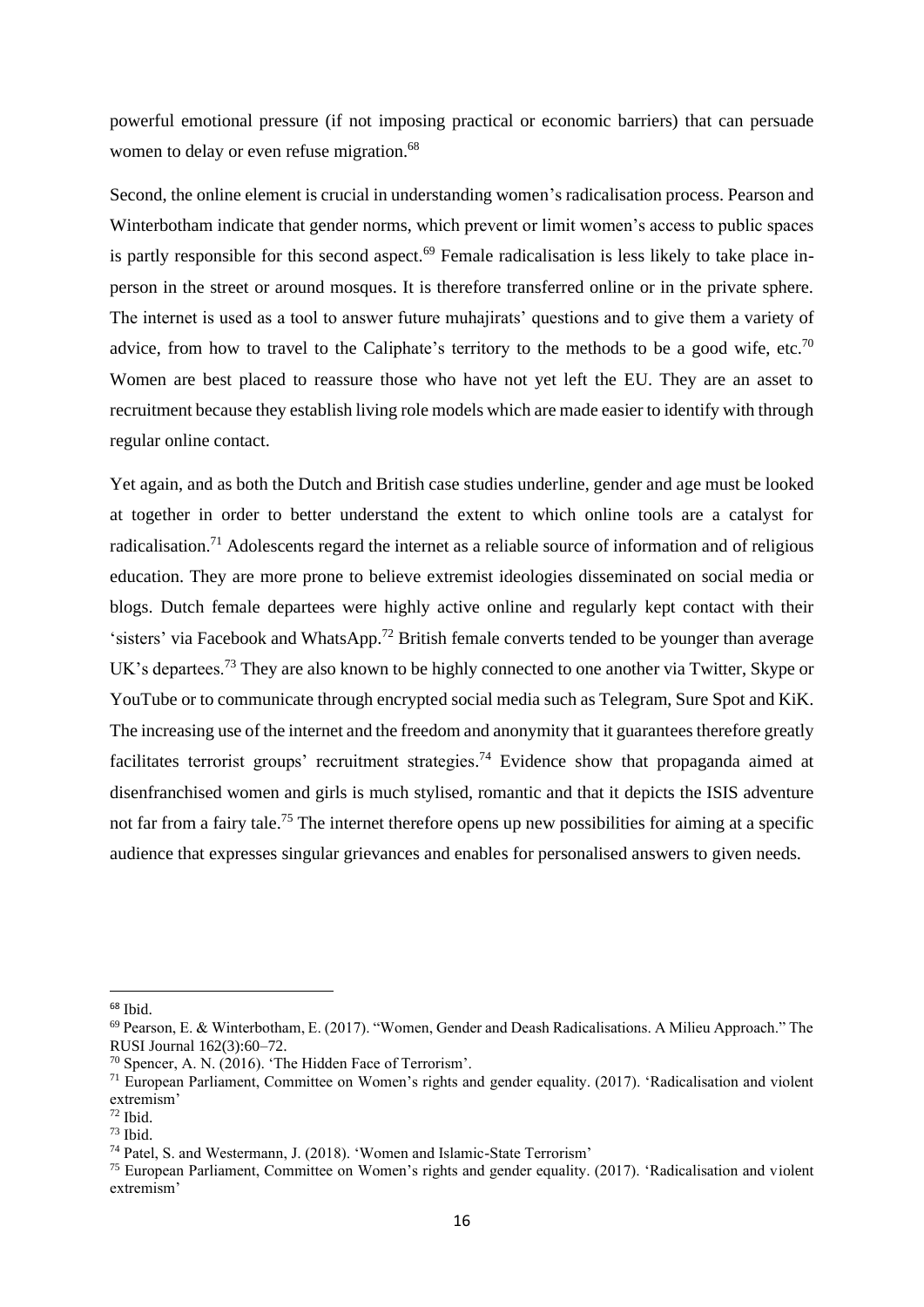## <span id="page-17-0"></span>Conclusion

In conclusion, this paper builds upon the body of academic and governmental research on Western female migrants' profiles and radicalisation processes. It demonstrates that no workable, standard profile can account for the great variety of women's socio-economic, family, religious, etc. backgrounds. Although evidence suggest that the push and pull factors approach transcends gender, resorting to gender lens enables to assess the extent to which radicalisation can also be experienced, eased or limited along gender lines. For instance, Western women present multiple vulnerabilities to radicalisation which their gender exacerbates: from higher risks of being discriminated against due to their physical appearance, to the experience of personal trauma and gender-based violence in their childhood, or to a stronger willingness to participate in what they see as a humanitarian, state-building enterprise. Yet, the present analysis does not reflect in detail the impact of masculinities as conductive to men's radicalisation. It does not either provide for a precise and context-specific understanding of the radicalisation process of women from Muslim-majority countries. Therefore, the feminist study conducted in this paper should be completed by a gendered research accounting for the entire spectrum of social constructs, expectations and power dynamics (including nuances within masculinities and femininities) and of their impact of paths to radicalisation. In addition, the need for gathering data regarding Muslim-born women that eventually radicalise seems crucial, as it would enable for comparing radicalisation processes within the group of female migrants.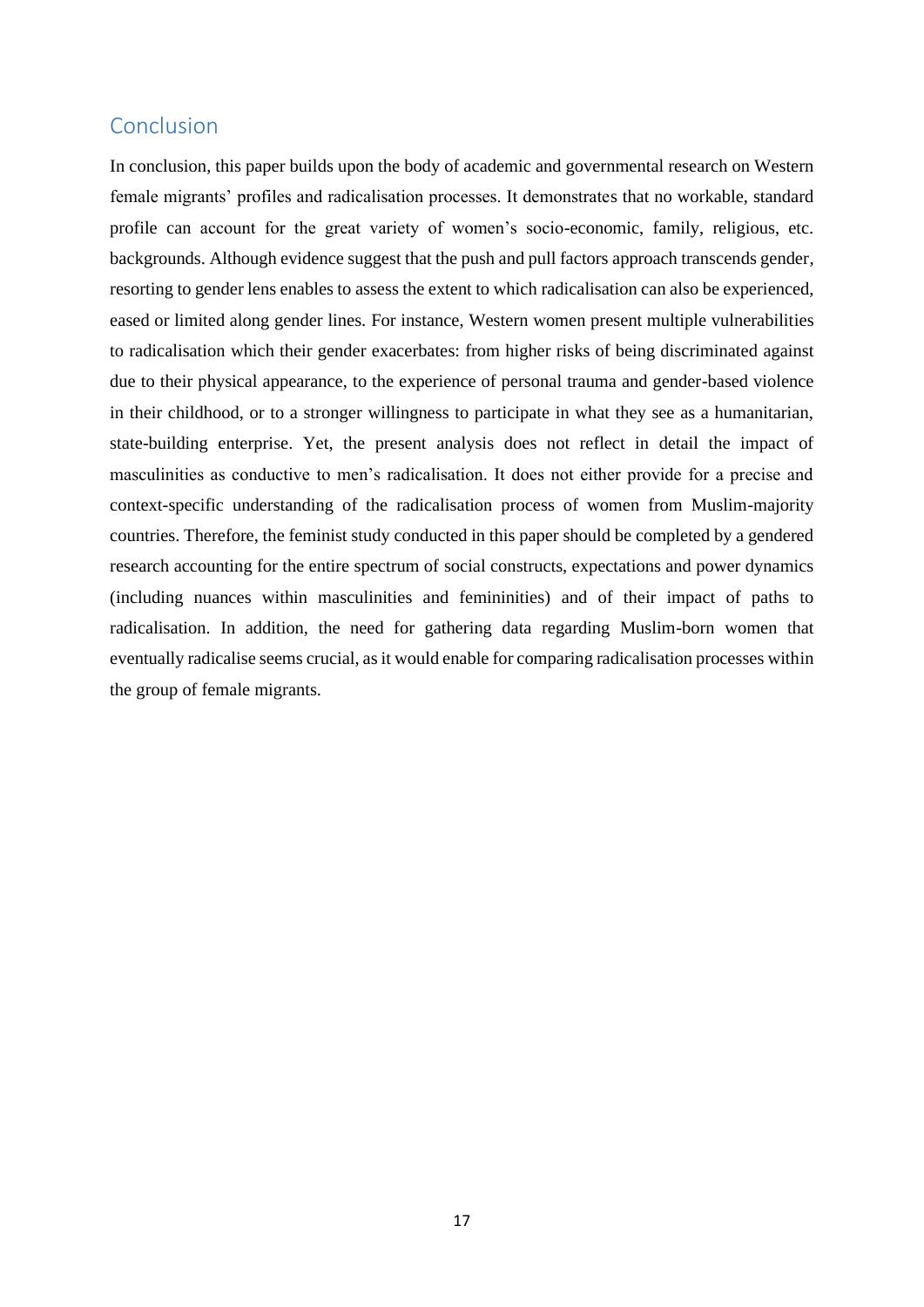## <span id="page-18-0"></span>References

- Bakker, E & De Leede, S. (2015). 'European Female Jihadists in Syria: Exploring an Under-Researched Topic.' *ICCT research paper*. [Online] 6 (2), 1–13.
	- o Bakker, E & De Leede, S. (2015). 'European Female Jihadists in Syria'.
- Center for the Study of Democracy. (2016). 'Theoretical Framework and Concepts', in Understanding Radicalisation: Review of Literature, chapter 1, pps 7-25
- Cunningham, K.J. (2015). 'Female terrorists a surprisingly timeless phenomenon.' Research Gate. Available at: [https://www.researchgate.net/blog/post/female-terrorists-a](https://www.researchgate.net/blog/post/female-terrorists-a-surprisingly-timeless-phenomenon)[surprisingly-timeless-phenomenon](https://www.researchgate.net/blog/post/female-terrorists-a-surprisingly-timeless-phenomenon)
- Davis, J. (2017). 'Women in Modern Terrorism, from Liberation Wars to Global Jihad and the Islamic State'*.* Maryland: Rowland & Littlefield. Introduction, chapters 1 and 2, Conclusion.
- De Leede, S. (2018). 'Women in Jihad: A Historical Perspective.' International Centre for Counter-Terrorism. Available at:<https://www.jstor.org/stable/resrep19608>
- European Parliament, Committee on Women's rights and gender equality. (2017). 'Radicalisation and violent extremism – focus on women: how women become radicalised, and how to empower them to prevent radicalisation'. European Parliament, Committee on Women's rights and gender equality. [Online]. Available at: [https://www.europarl.europa.eu/RegData/etudes/STUD/2017/596838/IPOL\\_STU\(2017\)59](https://www.europarl.europa.eu/RegData/etudes/STUD/2017/596838/IPOL_STU(2017)596838_EN.pdf) [6838\\_EN.pdf](https://www.europarl.europa.eu/RegData/etudes/STUD/2017/596838/IPOL_STU(2017)596838_EN.pdf)
- European Parliament. (2018). 'Radicalisation ans counter-radicalisation: a gender perspective'. European Parliament. [Online]. Available at: [https://www.europarl.europa.eu/EPRS/EPRS-Briefing-581955-Radicalisation-gender](https://www.europarl.europa.eu/EPRS/EPRS-Briefing-581955-Radicalisation-gender-perspective-rev-FINAL.pdf)[perspective-rev-FINAL.pdf](https://www.europarl.europa.eu/EPRS/EPRS-Briefing-581955-Radicalisation-gender-perspective-rev-FINAL.pdf)
- Herschinger, E. (2014). 'Political Science, Terrorism and Gender.' *Historical Social Research / Historische Sozialforschung*, Vol. 39, No. 3 (149), SpecialIssue: Terrorism, Gender, and History. State of Research, Concepts, Case Studies, pp.46-66. Available at: <https://www.jstor.org/stable/24146113>
- Hoyle, C. & Bradford, A. & Frenett, R. (2015). 'Becoming Mulan? Female Western Migrants to ISIS'. Institute for Strategic Dialogue. [Online]. Accessible via: [https://www.isdglobal.org/wp](https://www.isdglobal.org/wp-content/uploads/2016/02/ISDJ2969_Becoming_Mulan_01.15_WEB.pdf)[content/uploads/2016/02/ISDJ2969\\_Becoming\\_Mulan\\_01.15\\_WEB.pdf](https://www.isdglobal.org/wp-content/uploads/2016/02/ISDJ2969_Becoming_Mulan_01.15_WEB.pdf)
- Khosrokhavar, F. & Benslama, F. (2017). 'Le jihadisme des femmes. Pourquoi ont-elles choisi Daech ?'. Le Seuil.
- Organisation for Security and Co-operation in Europe. (2013). 'Women and Terrorist Radicalization'. OSCE. [Online]. Available at: <https://www.osce.org/files/f/documents/4/a/99919.pdf>
- Patel, S. and Westermann, J. (2018). 'Women and Islamic-State Terrorism An Assessment of How Gender Perspectives Are Integrated in Countering Violent Extremism Policy and Practices.' *Security Challenges*, Vol. 14, No. 2, Special Issue: Celebrating and Interrogating Women and National Security, pp. 53-83. Available at: <https://www.jstor.org/stable/26558022>
- Pearson, E. & Winterbotham, E. (2017). "Women, Gender and Deash Radicalisations. A Milieu Approach." The RUSI Journal 162(3):60–72.
- Ranstorp, M. & Galesloot, J. & Gielen, A-J. & Simcock, K. & Schlaffer, E. & Weilnböck, H. & Köttig, M. & Baer, S. & Pearson, E. (2015). , RAN Issue Paper. The Role of Gender